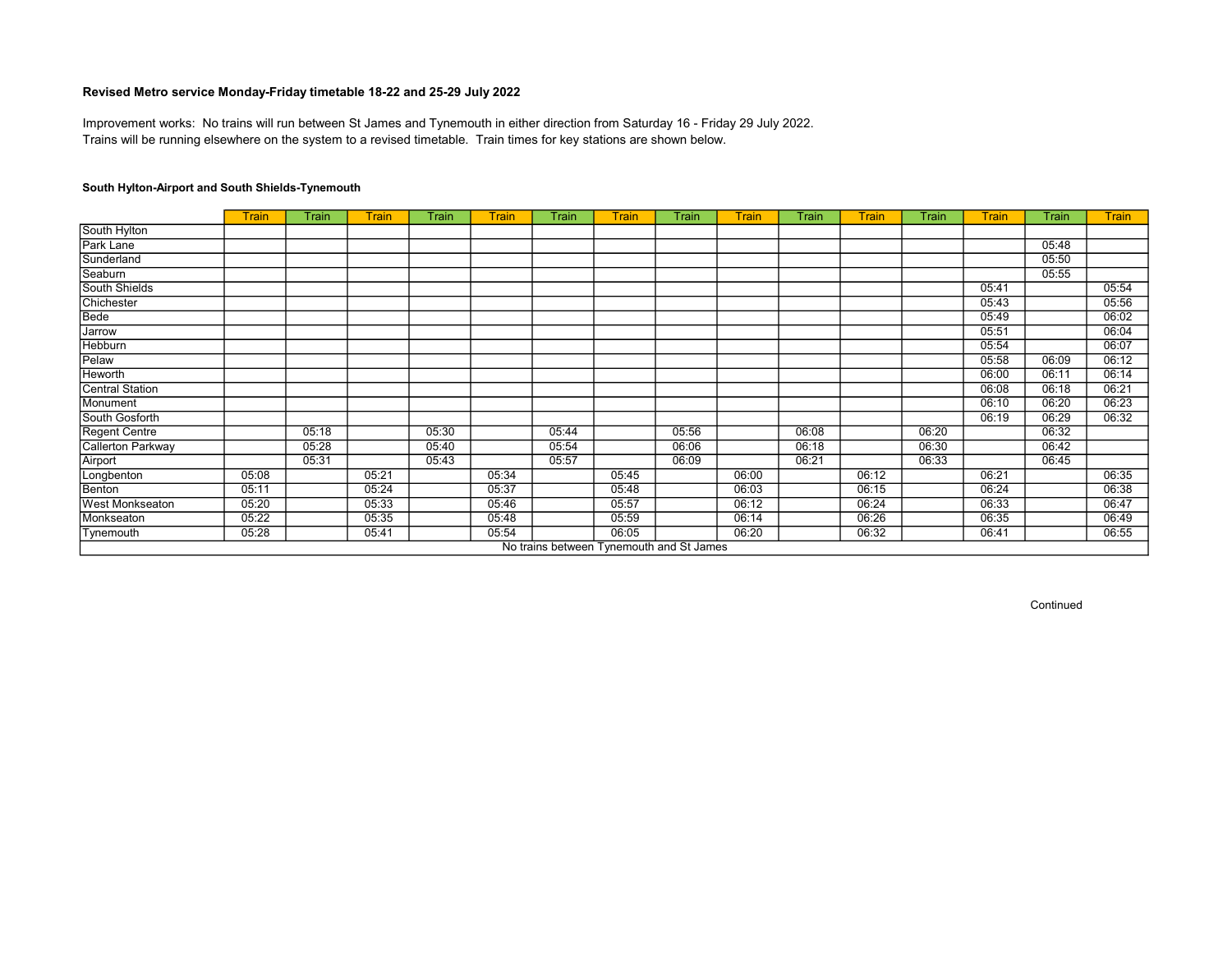Trains will be running elsewhere on the system to a revised timetable. Train times for key stations are shown below. Improvement works: No trains will run between St James and Tynemouth in either direction from Saturday 16 - Friday 29 July 2022.

|                        | Train | Train | Train | Train | <b>Train</b> | <b>Train</b> | Train | <b>Train</b>                             | <b>Train</b> | Train | <b>Train</b> | <b>Train</b> | Train | <b>Train</b> | <b>Train</b> |
|------------------------|-------|-------|-------|-------|--------------|--------------|-------|------------------------------------------|--------------|-------|--------------|--------------|-------|--------------|--------------|
| South Hylton           |       |       |       | 06:02 |              |              | 06:14 |                                          |              | 06:26 |              |              | 06:38 |              |              |
| Park Lane              |       |       |       | 06:10 |              |              | 06:22 |                                          |              | 06:34 |              |              | 06:46 |              |              |
| Sunderland             |       |       |       | 06:12 |              |              | 06:24 |                                          |              | 06:36 |              |              | 06:48 |              |              |
| Seaburn                |       |       |       | 06:17 |              |              | 06:29 |                                          |              | 06:41 |              |              | 06:53 |              |              |
| South Shields          |       | 06:05 |       |       | 06:19        |              |       | 06:30                                    |              |       | 06:43        |              |       | 06:54        |              |
| Chichester             |       | 06:07 |       |       | 06:21        |              |       | 06:32                                    |              |       | 06:45        |              |       | 06:56        |              |
| Bede                   |       | 06:12 |       |       | 06:26        |              |       | 06:38                                    |              |       | 06:50        |              |       | 07:02        |              |
| Jarrow                 |       | 06:15 |       |       | 06:29        |              |       | 06:40                                    |              |       | 06:53        |              |       | 07:04        |              |
| Hebburn                |       | 06:18 |       |       | 06:32        |              |       | 06:43                                    |              |       | 06:56        |              |       | 07:07        |              |
| Pelaw                  |       | 06:22 | 06:28 | 06:31 | 06:36        | 06:40        | 06:43 | 06:47                                    | 06:52        | 06:55 | 07:00        |              | 07:07 | 07:11        | 07:16        |
| Heworth                |       | 06:24 | 06:30 | 06:33 | 06:38        | 06:42        | 06:45 | 06:49                                    | 06:54        | 06:57 | 07:02        |              | 07:09 | 07:13        | 07:18        |
| Central Station        |       | 06:31 | 06:37 | 06:40 | 06:45        | 06:49        | 06:52 | 06:57                                    | 07:01        | 07:04 | 07:09        |              | 07:16 | 07:21        | 07:25        |
| Monument               |       | 06:33 | 06:39 | 06:42 | 06:47        | 06:51        | 06:54 | 06:59                                    | 07:03        | 07:06 | 07:11        |              | 07:18 | 07:23        | 07:27        |
| South Gosforth         |       | 06:42 | 06:48 | 06:51 | 06:56        | 07:00        | 07:03 | 07:08                                    | 07:12        | 07:15 | 07:20        | 07:24        | 07:27 | 07:32        | 07:36        |
| Regent Centre          | 06:42 |       |       | 06:54 |              |              | 07:06 |                                          |              | 07:18 |              |              | 07:30 |              |              |
| Callerton Parkway      | 06:52 |       |       | 07:04 |              |              | 07:16 |                                          |              | 07:28 |              |              | 07:40 |              |              |
| Airport                | 06:55 |       |       | 07:07 |              |              | 07:19 |                                          |              | 07:31 |              |              | 07:43 |              |              |
| Longbenton             |       | 06:45 | 06:51 |       | 06:59        | 07:03        |       | 07:10                                    | 07:15        |       | 07:23        | 07:27        |       | 07:34        | 07:39        |
| Benton                 |       | 06:48 | 06:54 |       | 07:02        | 07:06        |       | 07:13                                    | 07:18        |       | 07:26        | 07:30        |       | 07:37        | 07:42        |
| <b>West Monkseaton</b> |       | 06:57 | 07:03 |       | 07:11        | 07:15        |       | 07:22                                    | 07:27        |       | 07:35        | 07:39        |       | 07:46        | 07:51        |
| Monkseaton             |       | 06:59 | 07:06 |       | 07:13        | 07:18        |       | 07:24                                    | 07:30        |       | 07:37        | 07:42        |       | 07:48        | 07:54        |
| Tynemouth              |       | 07:05 |       |       | 07:19        |              |       | 07:30                                    |              |       | 07:43        |              |       | 07:54        |              |
|                        |       |       |       |       |              |              |       | No trains between Tynemouth and St James |              |       |              |              |       |              |              |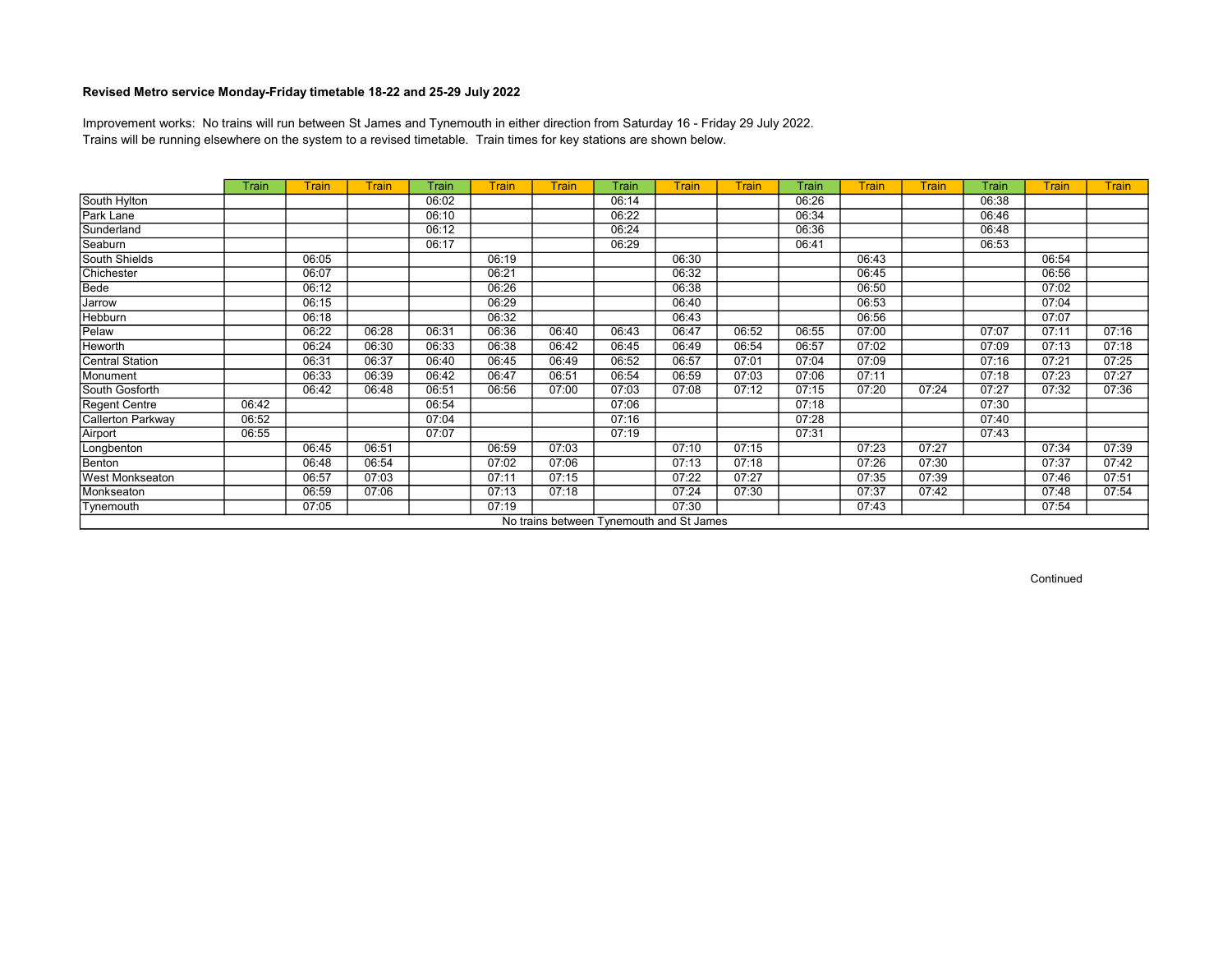Trains will be running elsewhere on the system to a revised timetable. Train times for key stations are shown below. Improvement works: No trains will run between St James and Tynemouth in either direction from Saturday 16 - Friday 29 July 2022.

|                        | Train | Train | <b>Train</b> | Train | <b>Train</b> | <b>Train</b> | Train | Train                                    | <b>Train</b> | Train | <b>Train</b> | <b>Train</b> | Train | <b>Train</b> | <b>Train</b> |
|------------------------|-------|-------|--------------|-------|--------------|--------------|-------|------------------------------------------|--------------|-------|--------------|--------------|-------|--------------|--------------|
| South Hylton           | 06:50 |       |              | 07:02 |              |              | 07:14 |                                          |              | 07:26 |              |              | 07:38 |              |              |
| Park Lane              | 06:58 |       |              | 07:10 |              |              | 07:22 |                                          |              | 07:34 |              |              | 07:46 |              |              |
| Sunderland             | 07:00 |       |              | 07:12 |              |              | 07:24 |                                          |              | 07:36 |              |              | 07:48 |              |              |
| Seaburn                | 07:05 |       |              | 07:17 |              |              | 07:29 |                                          |              | 07:41 |              |              | 07:53 |              |              |
| South Shields          |       | 07:07 |              |       | 07:19        |              |       | 07:30                                    |              |       | 07:43        |              |       | 07:54        |              |
| Chichester             |       | 07:09 |              |       | 07:21        |              |       | 07:32                                    |              |       | 07:45        |              |       | 07:56        |              |
| Bede                   |       | 07:14 |              |       | 07:26        |              |       | 07:38                                    |              |       | 07:50        |              |       | 08:02        |              |
| Jarrow                 |       | 07:17 |              |       | 07:29        |              |       | 07:40                                    |              |       | 07:53        |              |       | 08:04        |              |
| Hebburn                |       | 07:20 |              |       | 07:32        |              |       | 07:43                                    |              |       | 07:56        |              |       | 08:07        |              |
| Pelaw                  | 07:19 | 07:24 | 07:28        | 07:31 | 07:36        | 07:40        | 07:43 | 07:47                                    | 07:52        | 07:55 | 08:00        | 08:04        | 08:07 | 08:11        | 08:16        |
| Heworth                | 07:21 | 07:26 | 07:30        | 07:33 | 07:38        | 07:42        | 07:45 | 07:49                                    | 07:54        | 07:57 | 08:02        | 08:06        | 08:09 | 08:13        | 08:18        |
| Central Station        | 07:28 | 07:33 | 07:37        | 07:40 | 07:45        | 07:49        | 07:52 | 07:57                                    | 08:01        | 08:04 | 08:09        | 08:13        | 08:16 | 08:21        | 08:25        |
| Monument               | 07:30 | 07:35 | 07:39        | 07:42 | 07:47        | 07:51        | 07:54 | 07:59                                    | 08:03        | 08:06 | 08:11        | 08:15        | 08:18 | 08:23        | 08:27        |
| South Gosforth         | 07:39 | 07:44 | 07:48        | 07:51 | 07:56        | 08:00        | 08:03 | 08:08                                    | 08:12        | 08:15 | 08:20        | 08:24        | 08:27 | 08:32        | 08:36        |
| Regent Centre          | 07:42 |       |              | 07:54 |              |              | 08:06 |                                          |              | 08:18 |              |              | 08:30 |              |              |
| Callerton Parkway      | 07:52 |       |              | 08:04 |              |              | 08:16 |                                          |              | 08:28 |              |              | 08:40 |              |              |
| Airport                | 07:55 |       |              | 08:07 |              |              | 08:19 |                                          |              | 08:31 |              |              | 08:43 |              |              |
| Longbenton             |       | 07:47 | 07:51        |       | 07:59        | 08:03        |       | 08:10                                    | 08:15        |       | 08:23        | 08:27        |       | 08:34        | 08:39        |
| Benton                 |       | 07:50 | 07:54        |       | 08:02        | 08:06        |       | 08:13                                    | 08:18        |       | 08:26        | 08:30        |       | 08:37        | 08:42        |
| <b>West Monkseaton</b> |       | 07:59 | 08:03        |       | 08:11        | 08:15        |       | 08:22                                    | 08:27        |       | 08:35        | 08:39        |       | 08:46        | 08:51        |
| Monkseaton             |       | 08:01 | 08:06        |       | 08:13        | 08:18        |       | 08:24                                    | 08:30        |       | 08:37        | 08:42        |       | 08:48        | 08:54        |
| Tynemouth              |       | 08:07 |              |       | 08:19        |              |       | 08:30                                    |              |       | 08:43        |              |       | 08:54        |              |
|                        |       |       |              |       |              |              |       | No trains between Tynemouth and St James |              |       |              |              |       |              |              |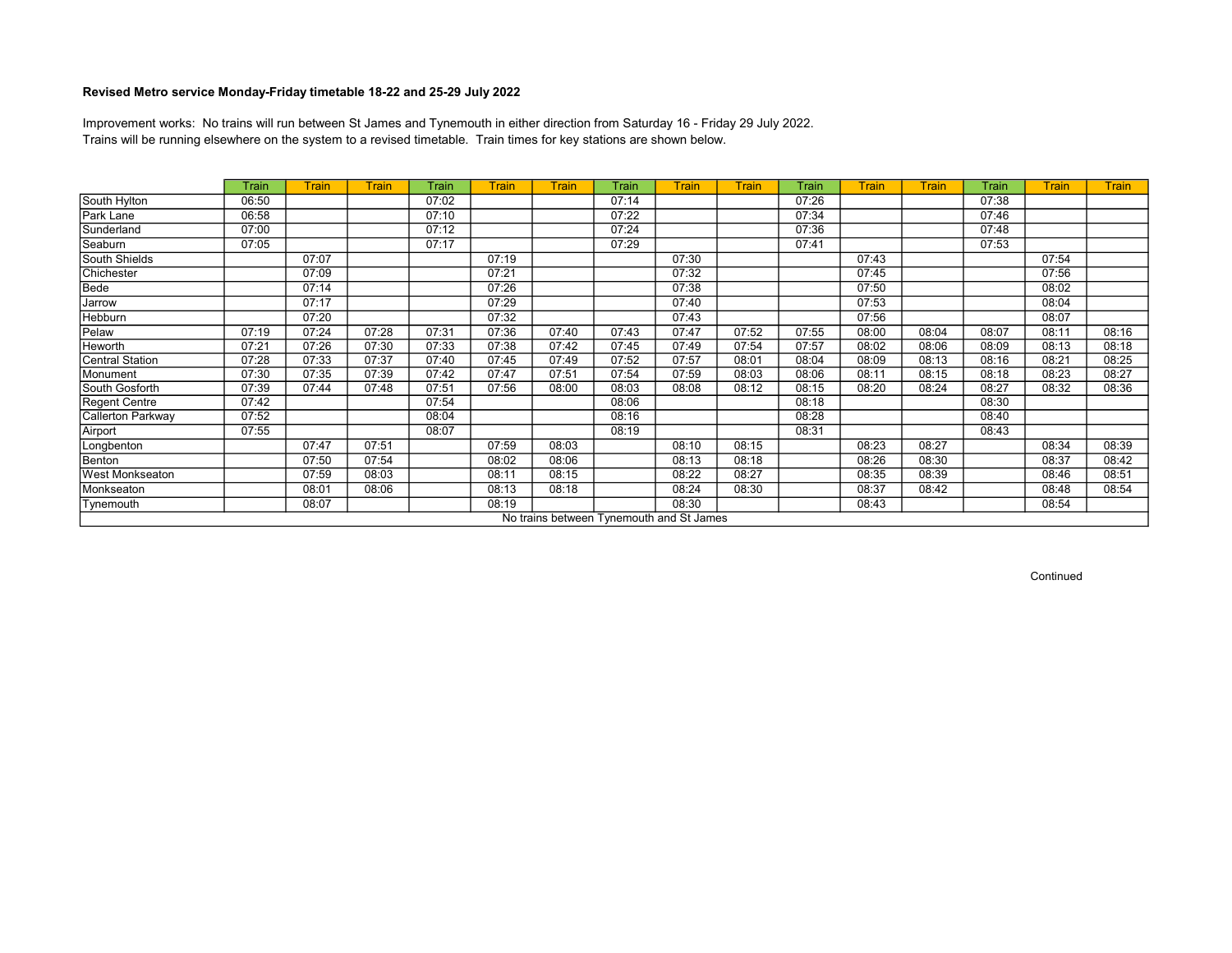Trains will be running elsewhere on the system to a revised timetable. Train times for key stations are shown below. Improvement works: No trains will run between St James and Tynemouth in either direction from Saturday 16 - Friday 29 July 2022.

|                        | Train | Train | <b>Train</b> | Train | <b>Train</b> | <b>Train</b> | Train | Train                                    | <b>Train</b> | Train | <b>Train</b> | Train | Train | <b>Train</b> | Train |
|------------------------|-------|-------|--------------|-------|--------------|--------------|-------|------------------------------------------|--------------|-------|--------------|-------|-------|--------------|-------|
| South Hylton           | 07:50 |       |              | 08:02 |              |              | 08:14 |                                          |              | 08:26 |              |       | 08:38 |              |       |
| Park Lane              | 07:58 |       |              | 08:10 |              |              | 08:22 |                                          |              | 08:34 |              |       | 08:46 |              |       |
| Sunderland             | 08:00 |       |              | 08:12 |              |              | 08:24 |                                          |              | 08:36 |              |       | 08:48 |              |       |
| Seaburn                | 08:05 |       |              | 08:17 |              |              | 08:29 |                                          |              | 08:41 |              |       | 08:53 |              |       |
| South Shields          |       | 08:07 |              |       | 08:18        |              |       | 08:31                                    |              |       | 08:42        |       |       | 08:55        |       |
| Chichester             |       | 08:09 |              |       | 08:20        |              |       | 08:33                                    |              |       | 08:44        |       |       | 08:57        |       |
| Bede                   |       | 08:14 |              |       | 08:26        |              |       | 08:38                                    |              |       | 08:50        |       |       | 09:02        |       |
| Jarrow                 |       | 08:17 |              |       | 08:28        |              |       | 08:41                                    |              |       | 08:52        |       |       | 09:05        |       |
| Hebburn                |       | 08:20 |              |       | 08:31        |              |       | 08:44                                    |              |       | 08:55        |       |       | 09:08        |       |
| Pelaw                  | 08:19 | 08:24 | 08:28        | 08:31 | 08:35        | 08:40        | 08:43 | 08:48                                    | 08:52        | 08:55 | 08:59        | 09:03 | 09:07 | 09:12        | 09:15 |
| Heworth                | 08:21 | 08:26 | 08:30        | 08:33 | 08:37        | 08:42        | 08:45 | 08:50                                    | 08:54        | 08:57 | 09:01        | 09:05 | 09:09 | 09:14        | 09:17 |
| Central Station        | 08:28 | 08:33 | 08:37        | 08:40 | 08:45        | 08:49        | 08:52 | 08:57                                    | 09:01        | 09:04 | 09:09        | 09:12 | 09:16 | 09:21        | 09:24 |
| Monument               | 08:30 | 08:35 | 08:39        | 08:42 | 08:47        | 08:51        | 08:54 | 08:59                                    | 09:03        | 09:06 | 09:11        | 09:14 | 09:18 | 09:23        | 09:26 |
| South Gosforth         | 08:39 | 08:44 | 08:48        | 08:51 | 08:56        | 09:00        | 09:03 | 09:08                                    | 09:12        | 09:15 | 09:20        | 09:23 | 09:27 | 09:32        | 09:35 |
| Regent Centre          | 08:42 |       |              | 08:54 |              |              | 09:06 |                                          |              | 09:18 |              |       | 09:30 |              |       |
| Callerton Parkway      | 08:52 |       |              | 09:04 |              |              | 09:16 |                                          |              | 09:28 |              |       | 09:40 |              |       |
| Airport                | 08:55 |       |              | 09:07 |              |              | 09:19 |                                          |              | 09:31 |              |       | 09:43 |              |       |
| Longbenton             |       | 08:47 | 08:51        |       | 08:58        | 09:03        |       | 09:11                                    | 09:15        |       | 09:22        |       |       | 09:35        |       |
| Benton                 |       | 08:50 | 08:54        |       | 09:01        | 09:06        |       | 09:14                                    | 09:18        |       | 09:25        |       |       | 09:38        |       |
| <b>West Monkseaton</b> |       | 08:59 | 09:03        |       | 09:10        | 09:15        |       | 09:23                                    | 09:27        |       | 09:34        |       |       | 09:47        |       |
| Monkseaton             |       | 09:01 | 09:06        |       | 09:12        | 09:18        |       | 09:25                                    | 09:30        |       | 09:36        |       |       | 09:49        |       |
| Tynemouth              |       | 09:07 |              |       | 09:18        |              |       | 09:31                                    |              |       | 09:42        |       |       | 09:55        |       |
|                        |       |       |              |       |              |              |       | No trains between Tynemouth and St James |              |       |              |       |       |              |       |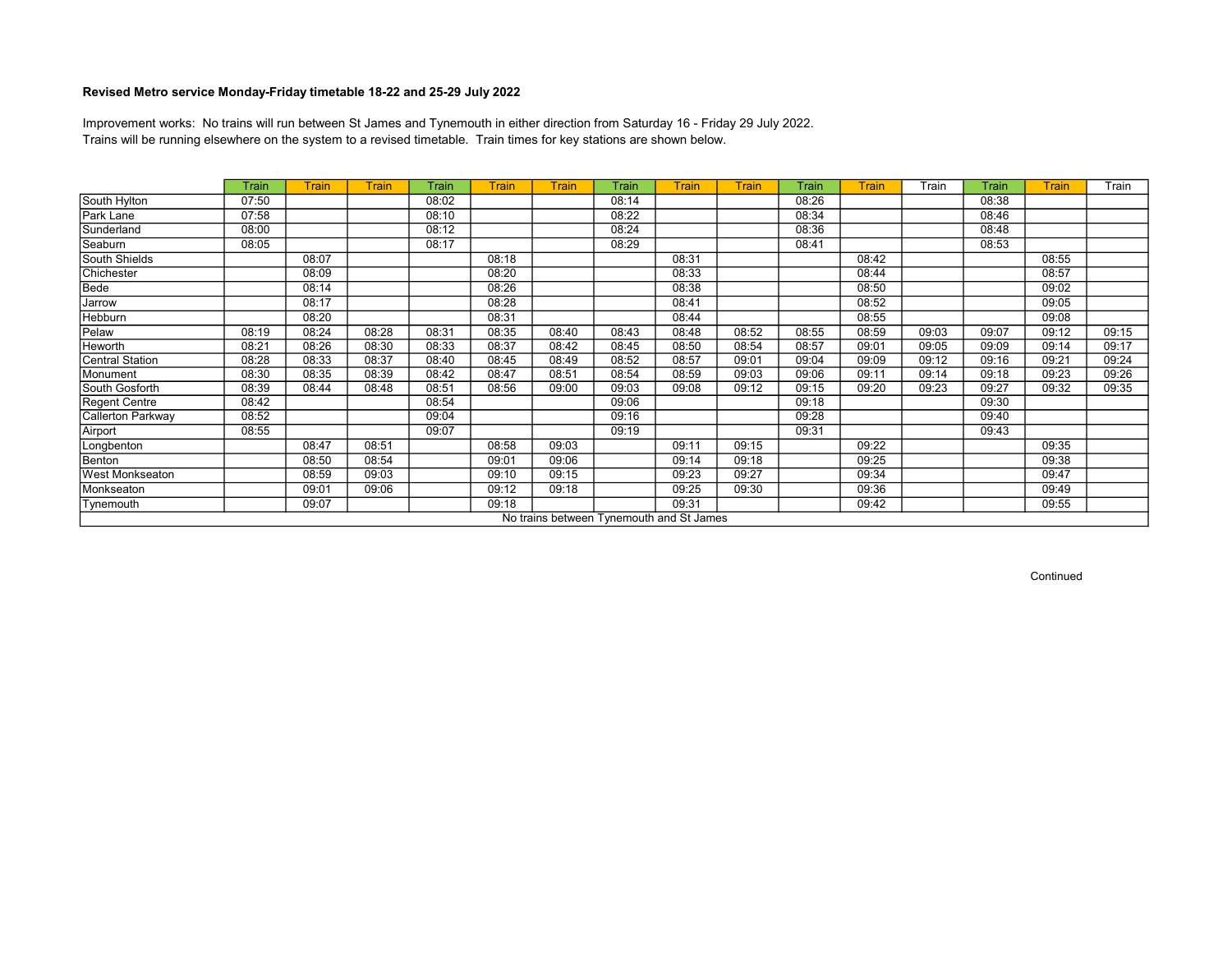Trains will be running elsewhere on the system to a revised timetable. Train times for key stations are shown below. Improvement works: No trains will run between St James and Tynemouth in either direction from Saturday 16 - Friday 29 July 2022.

|                   | Train | <b>Train</b> | Train | <b>Train</b> | Train | <b>Train</b> | Train | Train                                    | Train | <b>Train</b> | Train | <b>Train</b> | Train | <b>Train</b> | Train |
|-------------------|-------|--------------|-------|--------------|-------|--------------|-------|------------------------------------------|-------|--------------|-------|--------------|-------|--------------|-------|
| South Hylton      | 08:50 |              | 09:02 |              | 09:13 |              | 09:26 |                                          | 09:38 |              | 09:50 |              | 10:02 |              | 10:14 |
| Park Lane         | 08:58 |              | 09:10 |              | 09:21 |              | 09:34 |                                          | 09:46 |              | 09:58 |              | 10:10 |              | 10:22 |
| Sunderland        | 09:00 |              | 09:12 |              | 09:23 |              | 09:36 |                                          | 09:48 |              | 10:00 |              | 10:12 |              | 10:24 |
| Seaburn           | 09:05 |              | 09:17 |              | 09:28 |              | 09:41 |                                          | 09:53 |              | 10:05 |              | 10:17 |              | 10:29 |
| South Shields     |       | 09:06        |       | 09:19        |       | 09:30        |       | 09:43                                    |       | 09:54        |       | 10:07        |       | 10:18        |       |
| Chichester        |       | 09:08        |       | 09:21        |       | 09:32        |       | 09:45                                    |       | 09:56        |       | 10:09        |       | 10:20        |       |
| Bede              |       | 09:14        |       | 09:26        |       | 09:38        |       | 09:50                                    |       | 10:02        |       | 10:14        |       | 10:26        |       |
| Jarrow            |       | 09:16        |       | 09:29        |       | 09:40        |       | 09:53                                    |       | 10:04        |       | 10:17        |       | 10:28        |       |
| Hebburn           |       | 09:19        |       | 09:32        |       | 09:43        |       | 09:56                                    |       | 10:07        |       | 10:20        |       | 10:31        |       |
| Pelaw             | 09:19 | 09:23        | 09:31 | 09:36        | 09:43 | 09:47        | 09:55 | 10:00                                    | 10:07 | 10:11        | 10:19 | 10:24        | 10:31 | 10:35        | 10:43 |
| Heworth           | 09:21 | 09:25        | 09:33 | 09:38        | 09:45 | 09:49        | 09:57 | 10:02                                    | 10:09 | 10:13        | 10:21 | 10:26        | 10:33 | 10:37        | 10:45 |
| Central Station   | 09:28 | 09:33        | 09:40 | 09:45        | 09:52 | 09:57        | 10:04 | 10:09                                    | 10:16 | 10:21        | 10:28 | 10:33        | 10:40 | 10:45        | 10:52 |
| Monument          | 09:30 | 09:35        | 09:42 | 09:47        | 09:54 | 09:59        | 10:06 | 10:11                                    | 10:18 | 10:23        | 10:30 | 10:35        | 10:42 | 10:47        | 10:54 |
| South Gosforth    | 09:39 | 09:44        | 09:51 | 09:56        | 10:03 | 10:08        | 10:15 | 10:20                                    | 10:27 | 10:32        | 10:39 | 10:44        | 10:51 | 10:56        | 11:03 |
| Regent Centre     | 09:42 |              | 09:54 |              | 10:06 |              | 10:18 |                                          | 10:30 |              | 10:42 |              | 10:54 |              | 11:06 |
| Callerton Parkway | 09:52 |              | 10:04 |              | 10:16 |              | 10:28 |                                          | 10:40 |              | 10:52 |              | 11:04 |              | 11:16 |
| Airport           | 09:55 |              | 10:07 |              | 10:19 |              | 10:31 |                                          | 10:43 |              | 10:55 |              | 11:07 |              | 11:19 |
| Longbenton        |       | 09:46        |       | 09:59        |       | 10:10        |       | 10:23                                    |       | 10:34        |       | 10:47        |       | 10:58        |       |
| Benton            |       | 09:49        |       | 10:02        |       | 10:13        |       | 10:26                                    |       | 10:37        |       | 10:50        |       | 11:01        |       |
| West Monkseaton   |       | 09:58        |       | 10:11        |       | 10:22        |       | 10:35                                    |       | 10:46        |       | 10:59        |       | 11:10        |       |
| Monkseaton        |       | 10:00        |       | 10:13        |       | 10:24        |       | 10:37                                    |       | 10:48        |       | 11:01        |       | 11:12        |       |
| Tynemouth         |       | 10:06        |       | 10:19        |       | 10:30        |       | 10:43                                    |       | 10:54        |       | 11:07        |       | 11:18        |       |
|                   |       |              |       |              |       |              |       | No trains between Tynemouth and St James |       |              |       |              |       |              |       |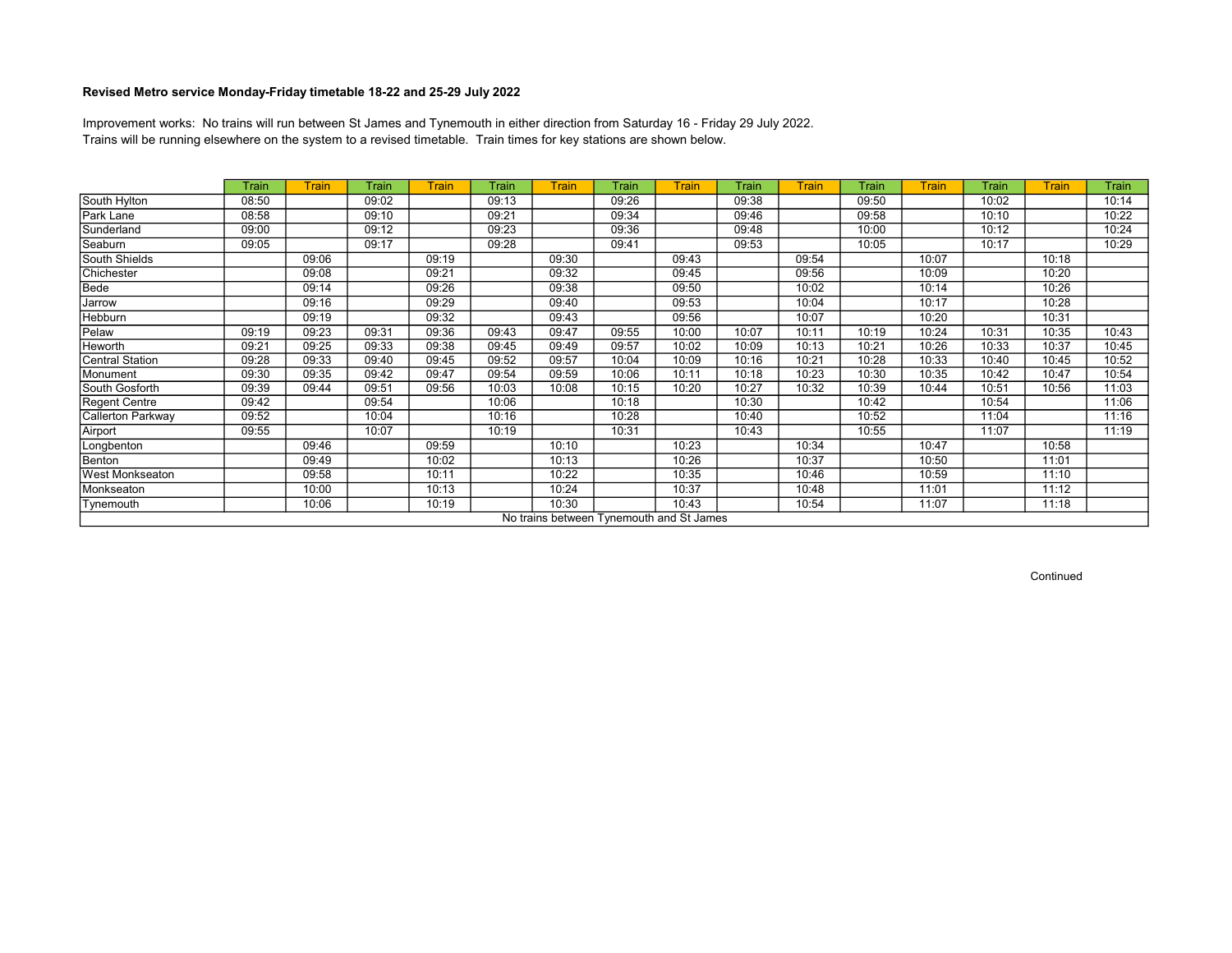Trains will be running elsewhere on the system to a revised timetable. Train times for key stations are shown below. Improvement works: No trains will run between St James and Tynemouth in either direction from Saturday 16 - Friday 29 July 2022.

|                          | <b>Train</b> | Train | Train | Train | <b>Train</b> | Train | <b>Train</b>                             | Train | Train | Train | <b>Train</b> | Train | Train | Train | <b>Train</b> |
|--------------------------|--------------|-------|-------|-------|--------------|-------|------------------------------------------|-------|-------|-------|--------------|-------|-------|-------|--------------|
| South Hylton             |              | 10:26 |       | 10:38 |              | 10:50 |                                          | 11:02 |       | 11:14 |              | 11:26 |       | 11:38 |              |
| Park Lane                |              | 10:34 |       | 10:46 |              | 10:58 |                                          | 11:10 |       | 11:22 |              | 11:34 |       | 11:46 |              |
| Sunderland               |              | 10:36 |       | 10:48 |              | 11:00 |                                          | 11:12 |       | 11:24 |              | 11:36 |       | 11:48 |              |
| Seaburn                  |              | 10:41 |       | 10:53 |              | 11:05 |                                          | 11:17 |       | 11:29 |              | 11:41 |       | 11:53 |              |
| South Shields            | 10:31        |       | 10:42 |       | 10:55        |       | 11:06                                    |       | 11:19 |       | 11:30        |       | 11:43 |       | 11:54        |
| Chichester               | 10:33        |       | 10:44 |       | 10:57        |       | 11:08                                    |       | 11:21 |       | 11:32        |       | 11:45 |       | 11:56        |
| Bede                     | 10:38        |       | 10:50 |       | 11:02        |       | 11:14                                    |       | 11:26 |       | 11:38        |       | 11:50 |       | 12:02        |
| Jarrow                   | 10:41        |       | 10:52 |       | 11:05        |       | 11:16                                    |       | 11:29 |       | 11:40        |       | 11:53 |       | 12:04        |
| <b>Hebburn</b>           | 10:44        |       | 10:55 |       | 11:08        |       | 11:19                                    |       | 11:32 |       | 11:43        |       | 11:56 |       | 12:07        |
| Pelaw                    | 10:48        | 10:55 | 10:59 | 11:07 | 11:12        | 11:19 | 11:23                                    | 11:31 | 11:36 | 11:43 | 11:47        | 11:55 | 12:00 | 12:07 | 12:11        |
| Heworth                  | 10:50        | 10:57 | 11:01 | 11:09 | 11:14        | 11:21 | 11:25                                    | 11:33 | 11:38 | 11:45 | 11:49        | 11:57 | 12:02 | 12:09 | 12:13        |
| Central Station          | 10:57        | 11:04 | 11:09 | 11:16 | 11:21        | 11:28 | 11:33                                    | 11:40 | 11:45 | 11:52 | 11:57        | 12:04 | 12:09 | 12:16 | 12:21        |
| Monument                 | 10:59        | 11:06 | 11:11 | 11:18 | 11:23        | 11:30 | 11:35                                    | 11:42 | 11:47 | 11:54 | 11:59        | 12:06 | 12:11 | 12:18 | 12:23        |
| South Gosforth           | 11:08        | 11:15 | 11:20 | 11:27 | 11:32        | 11:39 | 11:44                                    | 11:51 | 11:56 | 12:03 | 12:08        | 12:15 | 12:20 | 12:27 | 12:32        |
| Regent Centre            |              | 11:18 |       | 11:30 |              | 11:42 |                                          | 11:54 |       | 12:06 |              | 12:18 |       | 12:30 |              |
| <b>Callerton Parkway</b> |              | 11:28 |       | 11:40 |              | 11:52 |                                          | 12:04 |       | 12:16 |              | 12:28 |       | 12:40 |              |
| Airport                  |              | 11:31 |       | 11:43 |              | 11:55 |                                          | 12:07 |       | 12:19 |              | 12:31 |       | 12:43 |              |
| Longbenton               | 11:11        |       | 11:22 |       | 11:35        |       | 11:46                                    |       | 11:59 |       | 12:10        |       | 12:23 |       | 12:34        |
| Benton                   | 11:14        |       | 11:25 |       | 11:38        |       | 11:49                                    |       | 12:02 |       | 12:13        |       | 12:26 |       | 12:37        |
| <b>West Monkseaton</b>   | 11:23        |       | 11:34 |       | 11:47        |       | 11:58                                    |       | 12:11 |       | 12:22        |       | 12:35 |       | 12:46        |
| Monkseaton               | 11:25        |       | 11:36 |       | 11:49        |       | 12:00                                    |       | 12:13 |       | 12:24        |       | 12:37 |       | 12:48        |
| Tynemouth                | 11:31        |       | 11:42 |       | 11:55        |       | 12:06                                    |       | 12:19 |       | 12:30        |       | 12:43 |       | 12:54        |
|                          |              |       |       |       |              |       | No trains between Tynemouth and St James |       |       |       |              |       |       |       |              |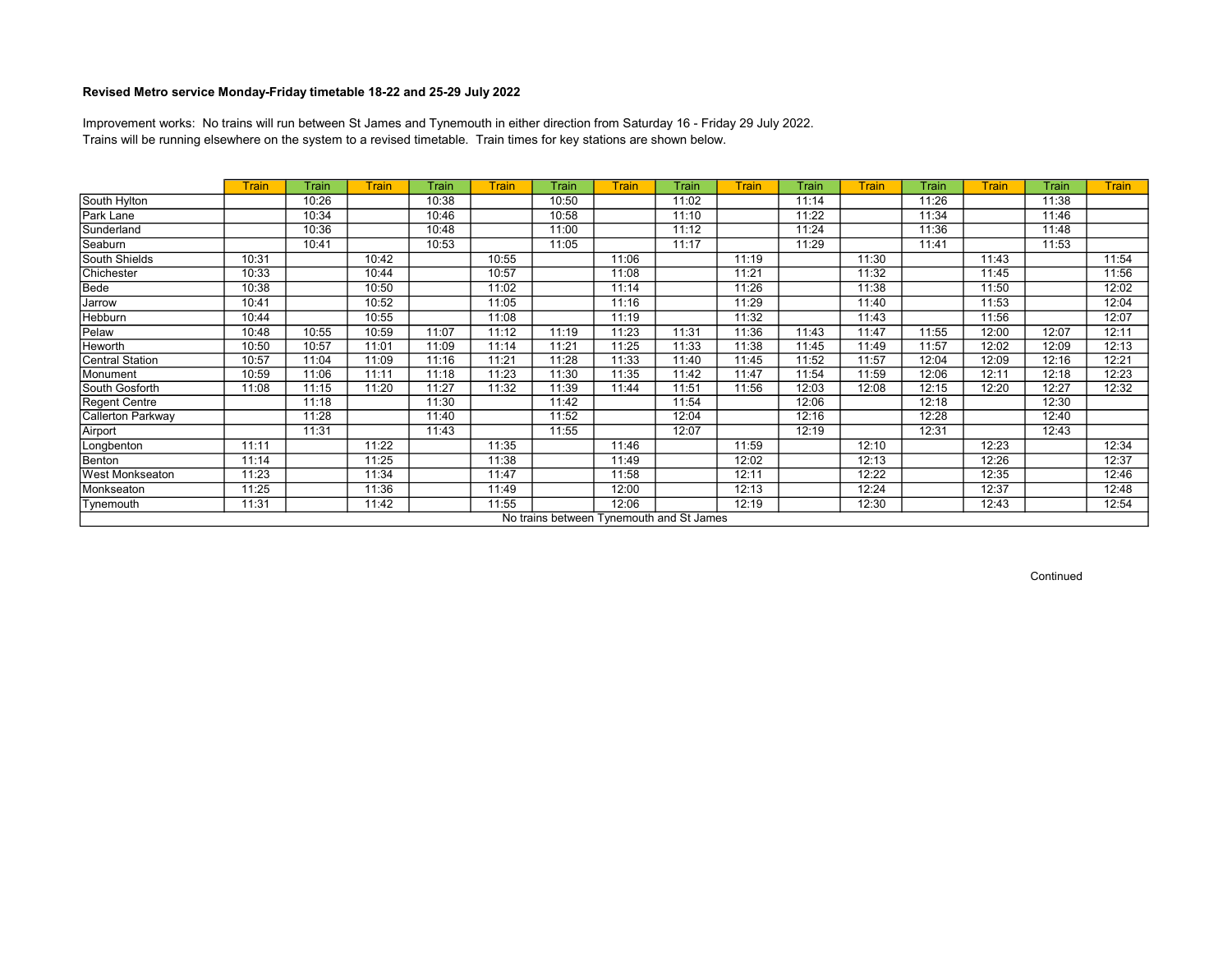Trains will be running elsewhere on the system to a revised timetable. Train times for key stations are shown below. Improvement works: No trains will run between St James and Tynemouth in either direction from Saturday 16 - Friday 29 July 2022.

|                   | Train | <b>Train</b> | Train | <b>Train</b> | Train | <b>Train</b> | Train                                    | Train | Train | <b>Train</b> | Train | <b>Train</b> | Train | <b>Train</b> | Train |
|-------------------|-------|--------------|-------|--------------|-------|--------------|------------------------------------------|-------|-------|--------------|-------|--------------|-------|--------------|-------|
| South Hylton      | 11:50 |              | 12:02 |              | 12:14 |              | 12:26                                    |       | 12:38 |              | 12:50 |              | 13:02 |              | 13:14 |
| Park Lane         | 11:58 |              | 12:10 |              | 12:22 |              | 12:34                                    |       | 12:46 |              | 12:58 |              | 13:10 |              | 13:22 |
| Sunderland        | 12:00 |              | 12:12 |              | 12:24 |              | 12:36                                    |       | 12:48 |              | 13:00 |              | 13:12 |              | 13:24 |
| Seaburn           | 12:05 |              | 12:17 |              | 12:29 |              | 12:41                                    |       | 12:53 |              | 13:05 |              | 13:17 |              | 13:29 |
| South Shields     |       | 12:07        |       | 12:18        |       | 12:31        |                                          | 12:42 |       | 12:55        |       | 13:06        |       | 13:18        |       |
| Chichester        |       | 12:09        |       | 12:20        |       | 12:33        |                                          | 12:44 |       | 12:57        |       | 13:08        |       | 13:20        |       |
| Bede              |       | 12:14        |       | 12:26        |       | 12:38        |                                          | 12:50 |       | 13:02        |       | 13:14        |       | 13:26        |       |
| Jarrow            |       | 12:17        |       | 12:28        |       | 12:41        |                                          | 12:52 |       | 13:05        |       | 13:16        |       | 13:28        |       |
| Hebburn           |       | 12:20        |       | 12:31        |       | 12:44        |                                          | 12:55 |       | 13:08        |       | 13:19        |       | 13:31        |       |
| Pelaw             | 12:19 | 12:24        | 12:31 | 12:35        | 12:43 | 12:48        | 12:55                                    | 12:59 | 13:07 | 13:12        | 13:19 | 13:23        | 13:31 | 13:35        | 13:43 |
| Heworth           | 12:21 | 12:26        | 12:33 | 12:37        | 12:45 | 12:50        | 12:57                                    | 13:01 | 13:09 | 13:14        | 13:21 | 13:25        | 13:33 | 13:37        | 13:45 |
| Central Station   | 12:28 | 12:33        | 12:40 | 12:45        | 12:52 | 12:57        | 13:04                                    | 13:09 | 13:16 | 13:21        | 13:28 | 13:33        | 13:40 | 13:45        | 13:52 |
| Monument          | 12:30 | 12:35        | 12:42 | 12:47        | 12:54 | 12:59        | 13:06                                    | 13:11 | 13:18 | 13:23        | 13:30 | 13:35        | 13:42 | 13:47        | 13:54 |
| South Gosforth    | 12:39 | 12:44        | 12:51 | 12:56        | 13:03 | 13:08        | 13:15                                    | 13:20 | 13:27 | 13:32        | 13:39 | 13:44        | 13:51 | 13:56        | 14:03 |
| Regent Centre     | 12:42 |              | 12:54 |              | 13:06 |              | 13:18                                    |       | 13:30 |              | 13:42 |              | 13:54 |              | 14:06 |
| Callerton Parkway | 12:52 |              | 13:04 |              | 13:16 |              | 13:28                                    |       | 13:40 |              | 13:52 |              | 14:04 |              | 14:16 |
| Airport           | 12:55 |              | 13:07 |              | 13:19 |              | 13:31                                    |       | 13:43 |              | 13:55 |              | 14:07 |              | 14:19 |
| Longbenton        |       | 12:47        |       | 12:58        |       | 13:11        |                                          | 13:22 |       | 13:35        |       | 13:46        |       | 13:58        |       |
| Benton            |       | 12:50        |       | 13:01        |       | 13:14        |                                          | 13:25 |       | 13:38        |       | 13:49        |       | 14:01        |       |
| West Monkseaton   |       | 12:59        |       | 13:10        |       | 13:23        |                                          | 13:34 |       | 13:47        |       | 13:58        |       | 14:10        |       |
| Monkseaton        |       | 13:01        |       | 13:12        |       | 13:25        |                                          | 13:36 |       | 13:49        |       | 14:00        |       | 14:12        |       |
| Tynemouth         |       | 13:07        |       | 13:18        |       | 13:31        |                                          | 13:42 |       | 13:55        |       | 14:06        |       | 14:18        |       |
|                   |       |              |       |              |       |              | No trains between Tynemouth and St James |       |       |              |       |              |       |              |       |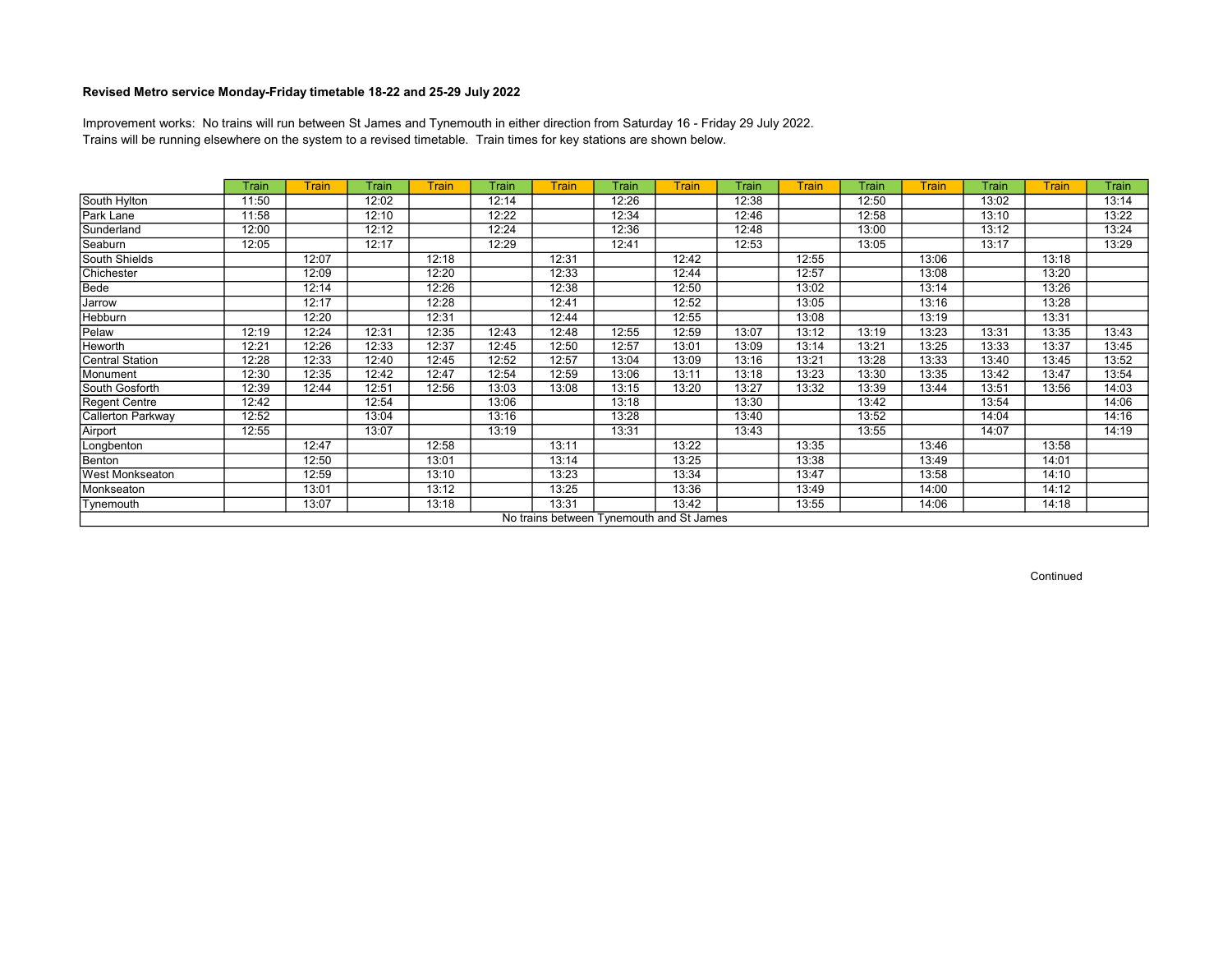Trains will be running elsewhere on the system to a revised timetable. Train times for key stations are shown below. Improvement works: No trains will run between St James and Tynemouth in either direction from Saturday 16 - Friday 29 July 2022.

|                   | <b>Train</b> | Train | Train | Train | <b>Train</b> | Train | Train                                    | Train | Train | Train | <b>Train</b> | Train | <b>Train</b> | <b>Train</b> | Train |
|-------------------|--------------|-------|-------|-------|--------------|-------|------------------------------------------|-------|-------|-------|--------------|-------|--------------|--------------|-------|
| South Hylton      |              | 13:26 |       | 13:38 |              | 13:50 |                                          | 14:02 |       | 14:14 |              | 14:26 |              |              | 14:38 |
| Park Lane         |              | 13:34 |       | 13:46 |              | 13:58 |                                          | 14:10 |       | 14:22 |              | 14:34 |              |              | 14:46 |
| Sunderland        |              | 13:36 |       | 13:48 |              | 14:00 |                                          | 14:12 |       | 14:24 |              | 14:36 |              |              | 14:48 |
| Seaburn           |              | 13:41 |       | 13:53 |              | 14:05 |                                          | 14:17 |       | 14:29 |              | 14:41 |              |              | 14:53 |
| South Shields     | 13:30        |       | 13:42 |       | 13:54        |       | 14:06                                    |       | 14:18 |       | 14:30        |       | 14:42        |              |       |
| Chichester        | 13:32        |       | 13:44 |       | 13:56        |       | 14:08                                    |       | 14:20 |       | 14:32        |       | 14:44        |              |       |
| Bede              | 13:38        |       | 13:50 |       | 14:02        |       | 14:14                                    |       | 14:26 |       | 14:38        |       | 14:50        |              |       |
| Jarrow            | 13:40        |       | 13:52 |       | 14:04        |       | 14:16                                    |       | 14:28 |       | 14:40        |       | 14:52        |              |       |
| Hebburn           | 13:43        |       | 13:55 |       | 14:07        |       | 14:19                                    |       | 14:31 |       | 14:43        |       | 14:55        |              |       |
| Pelaw             | 13:47        | 13:55 | 13:59 | 14:07 | 14:11        | 14:19 | 14:23                                    | 14:31 | 14:35 | 14:43 | 14:47        | 14:55 | 14:59        |              | 15:07 |
| Heworth           | 13:49        | 13:57 | 14:01 | 14:09 | 14:13        | 14:21 | 14:25                                    | 14:33 | 14:37 | 14:45 | 14:49        | 14:57 | 15:01        |              | 15:09 |
| Central Station   | 13:57        | 14:04 | 14:09 | 14:16 | 14:21        | 14:28 | 14:33                                    | 14:40 | 14:45 | 14:52 | 14:57        | 15:04 | 15:09        |              | 15:16 |
| Monument          | 13:59        | 14:06 | 14:11 | 14:18 | 14:23        | 14:30 | 14:35                                    | 14:42 | 14:47 | 14:54 | 14:59        | 15:06 | 15:11        |              | 15:18 |
| South Gosforth    | 14:08        | 14:15 | 14:20 | 14:27 | 14:32        | 14:39 | 14:44                                    | 14:51 | 14:56 | 15:03 | 15:08        | 15:15 | 15:20        |              | 15:27 |
| Regent Centre     |              | 14:18 |       | 14:30 |              | 14:42 |                                          | 14:54 |       | 15:06 |              | 15:18 |              |              | 15:30 |
| Callerton Parkway |              | 14:28 |       | 14:40 |              | 14:52 |                                          | 15:04 |       | 15:16 |              | 15:28 |              |              | 15:40 |
| Airport           |              | 14:31 |       | 14:43 |              | 14:55 |                                          | 15:07 |       | 15:19 |              | 15:31 |              |              | 15:43 |
| Longbenton        | 14:10        |       | 14:22 |       | 14:34        |       | 14:46                                    |       | 14:58 |       | 15:10        |       | 15:22        | 15:27        |       |
| Benton            | 14:13        |       | 14:25 |       | 14:37        |       | 14:49                                    |       | 15:01 |       | 15:13        |       | 15:25        | 15:30        |       |
| West Monkseaton   | 14:22        |       | 14:34 |       | 14:46        |       | 14:58                                    |       | 15:10 |       | 15:22        |       | 15:34        | 15:39        |       |
| Monkseaton        | 14:24        |       | 14:36 |       | 14:48        |       | 15:00                                    |       | 15:12 |       | 15:24        |       | 15:36        | 15:41        |       |
| Tynemouth         | 14:30        |       | 14:42 |       | 14:54        |       | 15:06                                    |       | 15:18 |       | 15:30        |       | 15:42        |              |       |
|                   |              |       |       |       |              |       | No trains between Tynemouth and St James |       |       |       |              |       |              |              |       |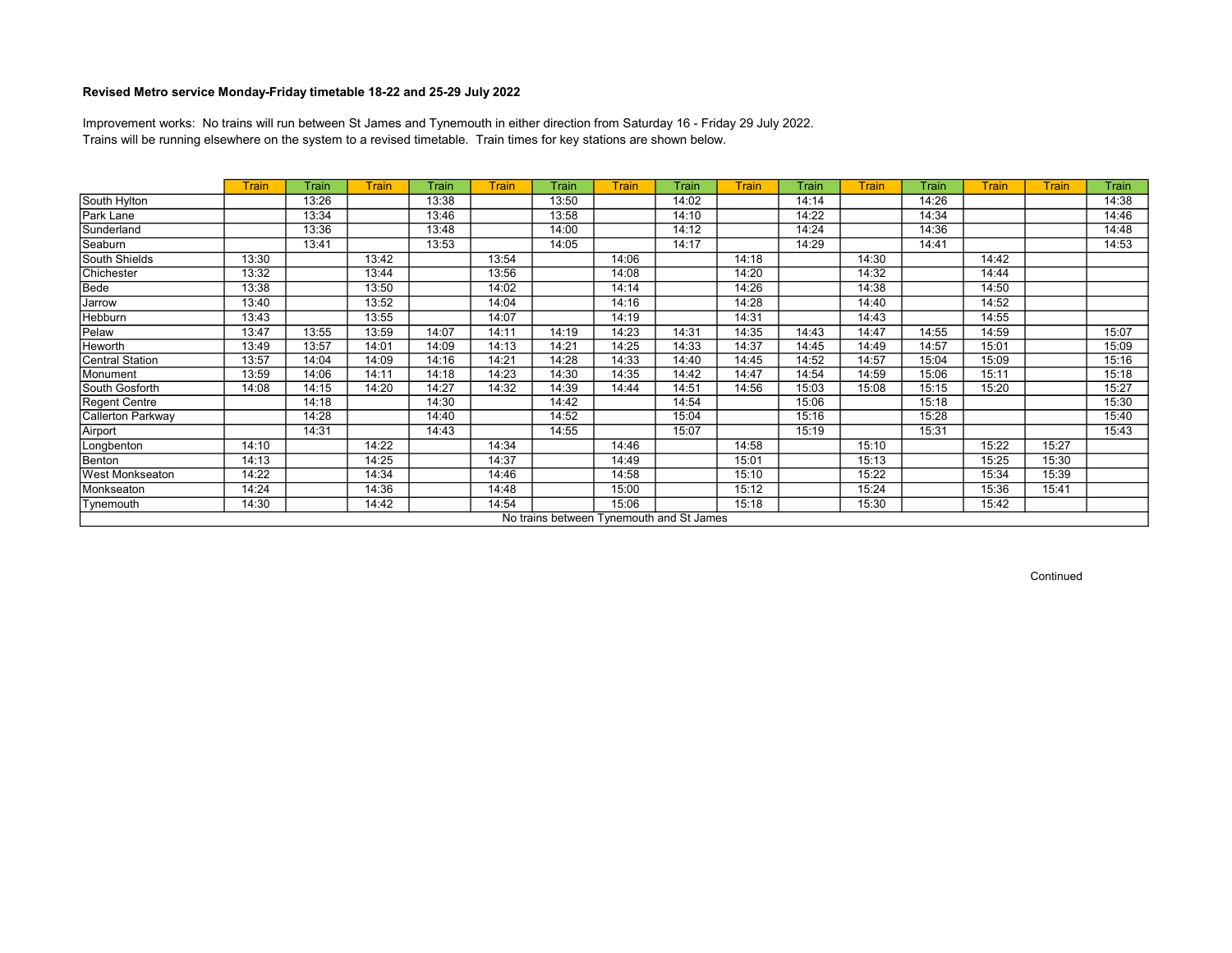Trains will be running elsewhere on the system to a revised timetable. Train times for key stations are shown below. Improvement works: No trains will run between St James and Tynemouth in either direction from Saturday 16 - Friday 29 July 2022.

|                        | <b>Train</b> | Train | Train | <b>Train</b> | Train | <b>Train</b> | Train                                    | Train | <b>Train</b> | Train | <b>Train</b> | <b>Train</b> | Train | <b>Train</b> | Train |
|------------------------|--------------|-------|-------|--------------|-------|--------------|------------------------------------------|-------|--------------|-------|--------------|--------------|-------|--------------|-------|
| South Hylton           |              |       | 14:50 |              | 15:02 |              | 15:14                                    |       |              | 15:26 |              |              | 15:38 |              | 15:50 |
| Park Lane              |              |       | 14:58 |              | 15:10 |              | 15:22                                    |       |              | 15:34 |              |              | 15:46 |              | 15:58 |
| Sunderland             |              |       | 15:00 |              | 15:12 |              | 15:24                                    |       |              | 15:36 |              |              | 15:48 |              | 16:00 |
| Seaburn                |              |       | 15:05 |              | 15:17 |              | 15:29                                    |       |              | 15:41 |              |              | 15:53 |              | 16:05 |
| South Shields          | 14:54        |       |       | 15:06        |       | 15:18        |                                          | 15:30 |              |       | 15:42        |              |       | 15:54        |       |
| Chichester             | 14:56        |       |       | 15:08        |       | 15:20        |                                          | 15:32 |              |       | 15:44        |              |       | 15:56        |       |
| Bede                   | 15:02        |       |       | 15:14        |       | 15:26        |                                          | 15:38 |              |       | 15:50        |              |       | 16:02        |       |
| Jarrow                 | 15:04        |       |       | 15:16        |       | 15:28        |                                          | 15:40 |              |       | 15:52        |              |       | 16:04        |       |
| Hebburn                | 15:07        |       |       | 15:19        |       | 15:31        |                                          | 15:43 |              |       | 15:55        |              |       | 16:07        |       |
| Pelaw                  | 15:11        |       | 15:19 | 15:23        | 15:31 | 15:35        | 15:43                                    | 15:47 |              | 15:55 | 15:59        |              | 16:07 | 16:11        | 16:19 |
| Heworth                | 15:13        |       | 15:21 | 15:25        | 15:33 | 15:37        | 15:45                                    | 15:49 |              | 15:57 | 16:01        |              | 16:09 | 16:13        | 16:21 |
| Central Station        | 15:21        |       | 15:28 | 15:33        | 15:40 | 15:45        | 15:52                                    | 15:57 |              | 16:04 | 16:09        |              | 16:16 | 16:21        | 16:28 |
| Monument               | 15:23        |       | 15:30 | 15:35        | 15:42 | 15:47        | 15:54                                    | 15:59 |              | 16:06 | 16:11        |              | 16:18 | 16:23        | 16:30 |
| South Gosforth         | 15:32        |       | 15:39 | 15:44        | 15:51 | 15:56        | 16:03                                    | 16:08 |              | 16:15 | 16:20        |              | 16:27 | 16:32        | 16:39 |
| Regent Centre          |              |       | 15:42 |              | 15:54 |              | 16:06                                    |       |              | 16:18 |              |              | 16:30 |              | 16:42 |
| Callerton Parkway      |              |       | 15:52 |              | 16:04 |              | 16:16                                    |       |              | 16:28 |              |              | 16:40 |              | 16:52 |
| Airport                |              |       | 15:55 |              | 16:07 |              | 16:19                                    |       |              | 16:31 |              |              | 16:43 |              | 16:55 |
| Longbenton             | 15:34        | 15:39 |       | 15:46        |       | 15:58        |                                          | 16:10 | 16:14        |       | 16:22        | 16:27        |       | 16:34        |       |
| Benton                 | 15:37        | 15:42 |       | 15:49        |       | 16:01        |                                          | 16:13 | 16:17        |       | 16:25        | 16:30        |       | 16:37        |       |
| <b>West Monkseaton</b> | 15:46        | 15:51 |       | 15:58        |       | 16:10        |                                          | 16:22 | 16:26        |       | 16:34        | 16:39        |       | 16:46        |       |
| Monkseaton             | 15:48        | 15:53 |       | 16:00        |       | 16:12        |                                          | 16:24 | 16:28        |       | 16:36        | 16:41        |       | 16:48        |       |
| Tynemouth              | 15:54        |       |       | 16:06        |       | 16:18        |                                          | 16:30 |              |       | 16:42        |              |       | 16:54        |       |
|                        |              |       |       |              |       |              | No trains between Tynemouth and St James |       |              |       |              |              |       |              |       |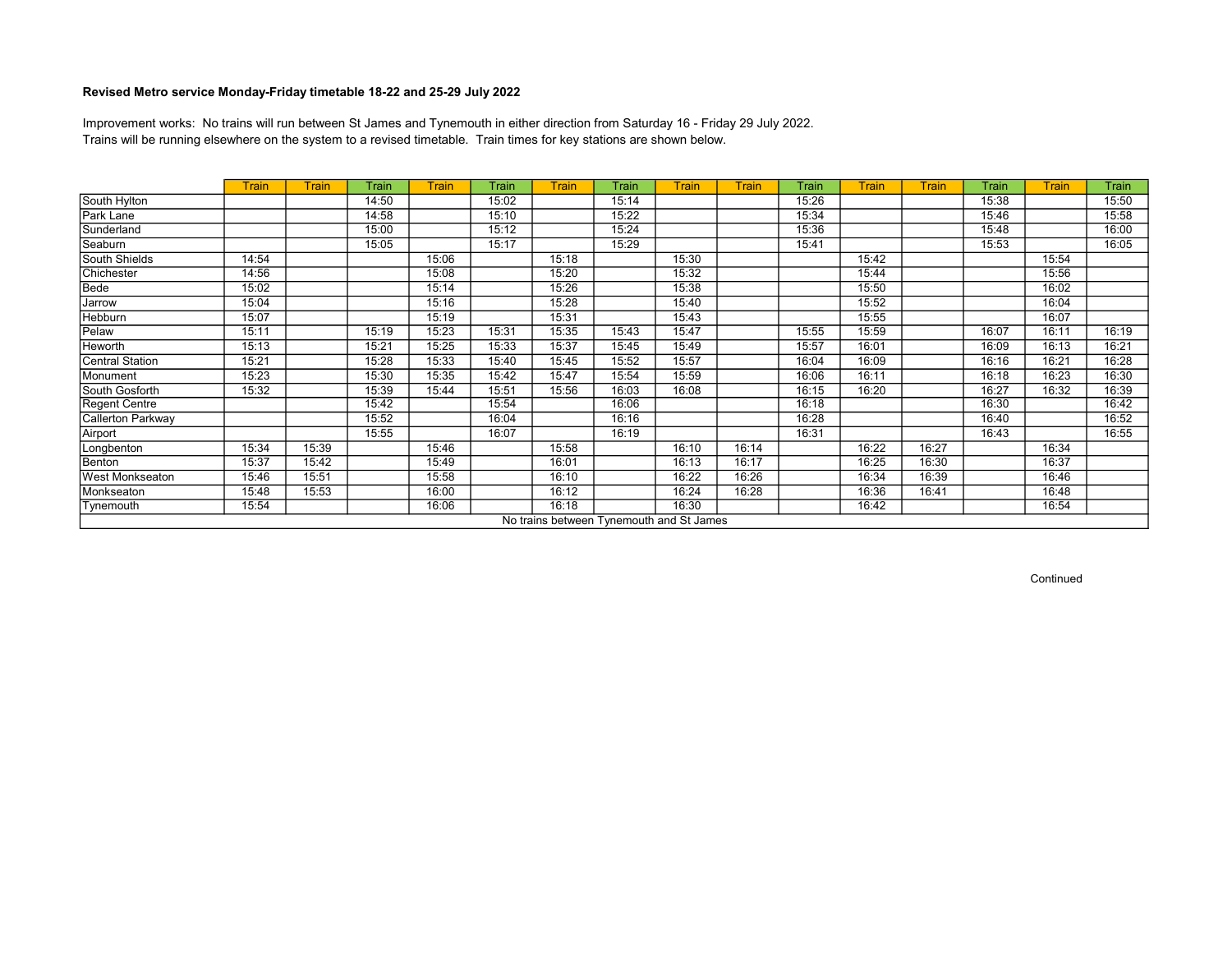Trains will be running elsewhere on the system to a revised timetable. Train times for key stations are shown below. Improvement works: No trains will run between St James and Tynemouth in either direction from Saturday 16 - Friday 29 July 2022.

|                        | Train | Train | <b>Train</b> | <b>Train</b> | <b>Train</b> | Train | Train                                    | Train | Train | <b>Train</b> | Train | Train | <b>Train</b> | <b>Train</b> | Train |
|------------------------|-------|-------|--------------|--------------|--------------|-------|------------------------------------------|-------|-------|--------------|-------|-------|--------------|--------------|-------|
| South Hylton           |       |       | 16:02        |              |              | 16:14 |                                          |       | 16:26 |              |       | 16:38 |              |              | 16:50 |
| Park Lane              |       |       | 16:10        |              |              | 16:22 |                                          |       | 16:34 |              |       | 16:46 |              |              | 16:58 |
| Sunderland             |       |       | 16:12        |              |              | 16:24 |                                          |       | 16:36 |              |       | 16:48 |              |              | 17:00 |
| Seaburn                |       |       | 16:17        |              |              | 16:29 |                                          |       | 16:41 |              |       | 16:53 |              |              | 17:05 |
| South Shields          | 16:06 |       |              | 16:18        |              |       | 16:30                                    |       |       | 16:42        |       |       | 16:54        |              |       |
| Chichester             | 16:08 |       |              | 16:20        |              |       | 16:32                                    |       |       | 16:44        |       |       | 16:56        |              |       |
| Bede                   | 16:14 |       |              | 16:26        |              |       | 16:38                                    |       |       | 16:50        |       |       | 17:02        |              |       |
| Jarrow                 | 16:16 |       |              | 16:28        |              |       | 16:40                                    |       |       | 16:52        |       |       | 17:04        |              |       |
| Hebburn                | 16:19 |       |              | 16:31        |              |       | 16:43                                    |       |       | 16:55        |       |       | 17:07        |              |       |
| Pelaw                  | 16:23 |       | 16:31        | 16:35        | 16:40        | 16:43 | 16:47                                    | 16:52 | 16:55 | 16:59        | 17:04 | 17:07 | 17:11        | 17:16        | 17:19 |
| Heworth                | 16:25 |       | 16:33        | 16:37        | 16:42        | 16:45 | 16:49                                    | 16:54 | 16:57 | 17:01        | 17:06 | 17:09 | 17:13        | 17:18        | 17:21 |
| Central Station        | 16:33 |       | 16:40        | 16:45        | 16:49        | 16:52 | 16:57                                    | 17:01 | 17:04 | 17:09        | 17:13 | 17:16 | 17:21        | 17:25        | 17:28 |
| Monument               | 16:35 |       | 16:42        | 16:47        | 16:51        | 16:54 | 16:59                                    | 17:03 | 17:06 | 17:11        | 17:15 | 17:18 | 17:23        | 17:27        | 17:30 |
| South Gosforth         | 16:44 |       | 16:51        | 16:56        | 17:00        | 17:03 | 17:08                                    | 17:12 | 17:15 | 17:20        | 17:24 | 17:27 | 17:32        | 17:36        | 17:39 |
| Regent Centre          |       |       | 16:54        |              |              | 17:06 |                                          | 17:15 | 17:18 |              |       | 17:30 |              |              | 17:42 |
| Callerton Parkway      |       |       | 17:04        |              |              | 17:16 |                                          |       | 17:28 |              |       | 17:40 |              |              | 17:52 |
| Airport                |       |       | 17:07        |              |              | 17:19 |                                          |       | 17:31 |              |       | 17:43 |              |              | 17:55 |
| Longbenton             | 16:46 | 16:51 |              | 16:58        | 17:03        |       | 17:10                                    |       |       | 17:22        | 17:27 |       | 17:34        | 17:39        |       |
| Benton                 | 16:49 | 16:54 |              | 17:01        | 17:06        |       | 17:13                                    |       |       | 17:25        | 17:30 |       | 17:37        | 17:42        |       |
| <b>West Monkseaton</b> | 16:58 | 17:03 |              | 17:10        | 17:15        |       | 17:22                                    |       |       | 17:34        | 17:39 |       | 17:46        | 17:51        |       |
| Monkseaton             | 17:00 | 17:05 |              | 17:12        | 17:17        |       | 17:24                                    |       |       | 17:36        | 17:41 |       | 17:48        | 17:53        |       |
| Tynemouth              | 17:06 |       |              | 17:18        |              |       | 17:30                                    |       |       | 17:42        |       |       | 17:55        |              |       |
|                        |       |       |              |              |              |       | No trains between Tynemouth and St James |       |       |              |       |       |              |              |       |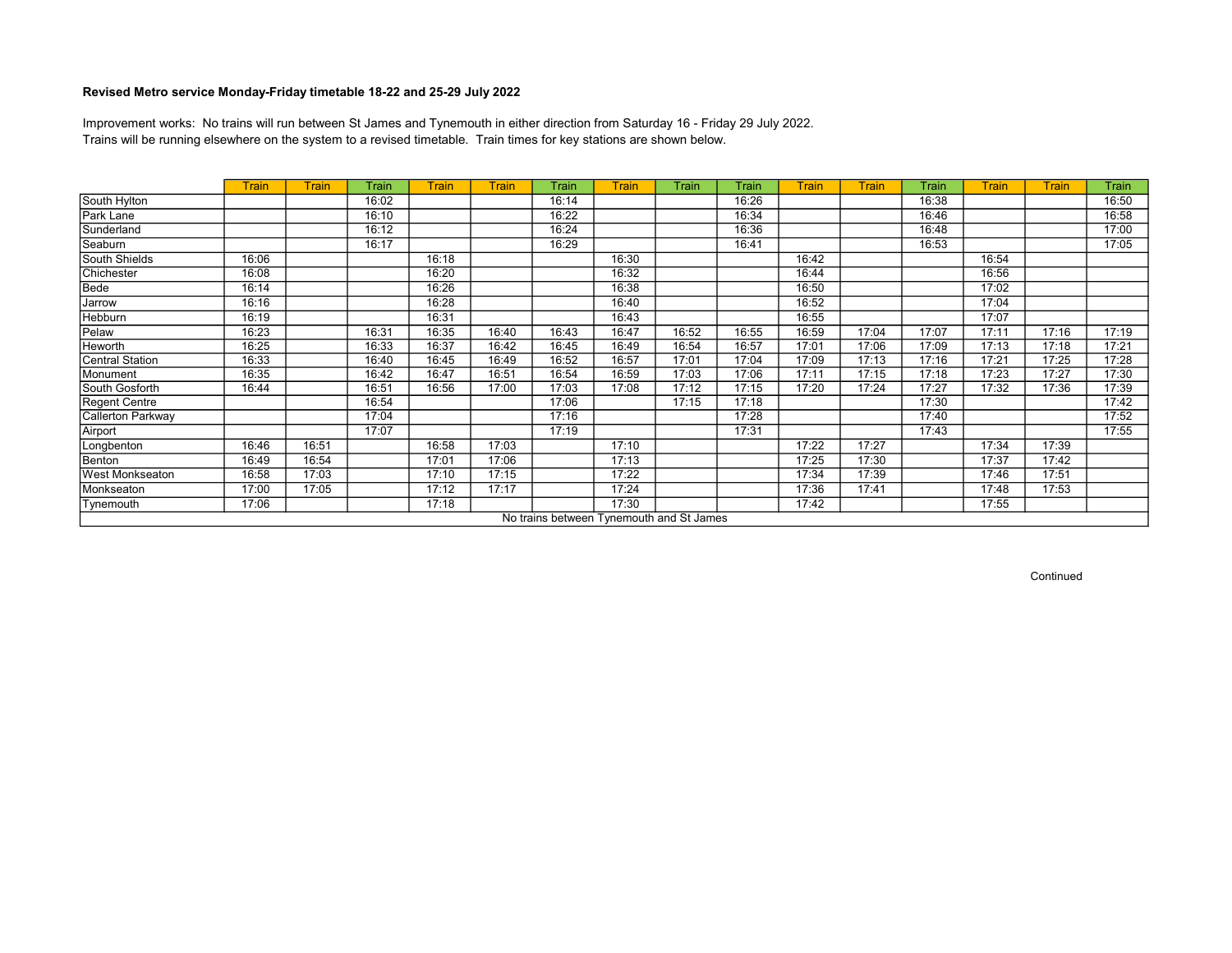Trains will be running elsewhere on the system to a revised timetable. Train times for key stations are shown below. Improvement works: No trains will run between St James and Tynemouth in either direction from Saturday 16 - Friday 29 July 2022.

|                   | <b>Train</b> | Train | Train | <b>Train</b> | Train | <b>Train</b> | Train | Train                                    | Train | <b>Train</b> | Train | Train | Train | Train | Train |
|-------------------|--------------|-------|-------|--------------|-------|--------------|-------|------------------------------------------|-------|--------------|-------|-------|-------|-------|-------|
| South Hylton      |              |       | 17:02 |              | 17:14 |              | 17:27 |                                          | 17:39 |              | 17:52 |       |       | 18:07 |       |
| Park Lane         |              |       | 17:10 |              | 17:22 |              | 17:35 |                                          | 17:47 |              | 18:00 |       |       | 18:15 |       |
| Sunderland        |              |       | 17:12 |              | 17:24 |              | 17:37 |                                          | 17:49 |              | 18:02 |       |       | 18:17 |       |
| Seaburn           |              |       | 17:17 |              | 17:29 |              | 17:42 |                                          | 17:54 |              | 18:07 |       |       | 18:22 |       |
| South Shields     | 17:06        |       |       | 17:18        |       | 17:30        |       | 17:42                                    |       | 17:54        |       |       | 18:12 |       |       |
| Chichester        | 17:08        |       |       | 17:20        |       | 17:32        |       | 17:44                                    |       | 17:56        |       |       | 18:14 |       |       |
| Bede              | 17:14        |       |       | 17:26        |       | 17:38        |       | 17:50                                    |       | 18:01        |       |       | 18:19 |       |       |
| Jarrow            | 17:16        |       |       | 17:28        |       | 17:40        |       | 17:52                                    |       | 18:04        |       |       | 18:21 |       |       |
| Hebburn           | 17:19        |       |       | 17:31        |       | 17:43        |       | 17:55                                    |       | 18:07        |       |       | 18:24 |       |       |
| Pelaw             | 17:23        | 17:28 | 17:31 | 17:35        | 17:43 | 17:47        | 17:55 | 17:59                                    | 18:07 | 18:11        | 18:21 | 18:24 | 18:28 | 18:36 | 18:39 |
| Heworth           | 17:25        | 17:30 | 17:33 | 17:37        | 17:45 | 17:49        | 17:57 | 18:01                                    | 18:09 | 18:13        | 18:23 | 18:26 | 18:30 | 18:38 | 18:41 |
| Central Station   | 17:33        | 17:37 | 17:40 | 17:45        | 17:52 | 17:57        | 18:05 | 18:09                                    | 18:17 | 18:20        | 18:30 | 18:33 | 18:38 | 18:45 | 18:48 |
| Monument          | 17:35        | 17:39 | 17:42 | 17:47        | 17:54 | 17:59        | 18:06 | 18:10                                    | 18:18 | 18:22        | 18:32 | 18:35 | 18:39 | 18:47 | 18:50 |
| South Gosforth    | 17:44        | 17:48 | 17:51 | 17:56        | 18:03 | 18:09        | 18:15 | 18:19                                    | 18:27 | 18:31        | 18:41 | 18:44 | 18:48 | 18:56 | 18:59 |
| Regent Centre     |              |       | 17:54 |              | 18:06 |              | 18:18 |                                          | 18:30 |              | 18:43 | 18:46 |       | 18:58 | 19:01 |
| Callerton Parkway |              |       | 18:04 |              | 18:16 |              | 18:28 |                                          | 18:40 |              | 18:53 |       |       | 19:08 |       |
| Airport           |              |       | 18:07 |              | 18:19 |              | 18:31 |                                          | 18:43 |              | 18:56 |       |       | 19:11 |       |
| Longbenton        | 17:46        | 17:51 |       | 17:58        |       | 18:11        |       | 18:22                                    |       | 18:33        |       |       | 18:51 |       |       |
| Benton            | 17:49        | 17:54 |       | 18:01        |       | 18:14        |       | 18:25                                    |       | 18:36        |       |       | 18:54 |       |       |
| West Monkseaton   | 17:58        | 18:03 |       | 18:10        |       | 18:23        |       | 18:33                                    |       | 18:45        |       |       | 19:02 |       |       |
| Monkseaton        | 18:00        | 18:05 |       | 18:12        |       | 18:25        |       | 18:35                                    |       | 18:47        |       |       | 19:04 |       |       |
| Tynemouth         | 18:10        |       |       | 18:18        |       | 18:31        |       | 18:41                                    |       | 18:56        |       |       | 19:11 |       |       |
|                   |              |       |       |              |       |              |       | No trains between Tynemouth and St James |       |              |       |       |       |       |       |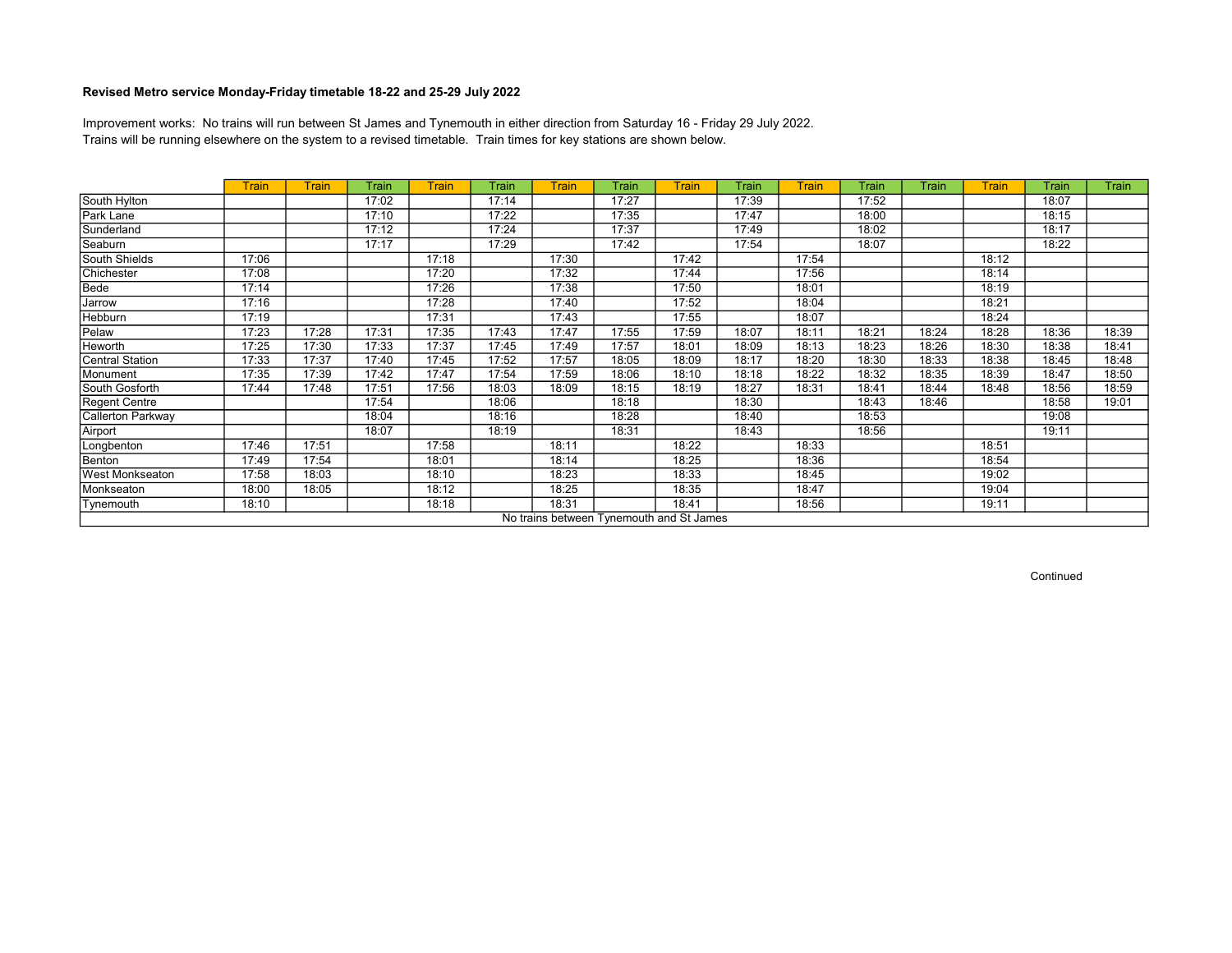Trains will be running elsewhere on the system to a revised timetable. Train times for key stations are shown below. Improvement works: No trains will run between St James and Tynemouth in either direction from Saturday 16 - Friday 29 July 2022.

|                        | <b>Train</b> | Train | <b>Train</b> | <b>Train</b> | Train | Train | Train                                    | Train | <b>Train</b> | Train | <b>Train</b> | Train | <b>Train</b> | Train | <b>Train</b> |
|------------------------|--------------|-------|--------------|--------------|-------|-------|------------------------------------------|-------|--------------|-------|--------------|-------|--------------|-------|--------------|
| South Hylton           |              | 18:19 |              |              | 18:29 | 18:37 |                                          | 18:52 |              | 19:07 |              | 19:22 |              | 19:37 |              |
| Park Lane              |              | 18:30 |              |              | 18:39 | 18:45 |                                          | 19:00 |              | 19:15 |              | 19:30 |              | 19:45 |              |
| Sunderland             |              | 18:32 |              |              | 18:41 | 18:47 |                                          | 19:02 |              | 19:17 |              | 19:32 |              | 19:47 |              |
| Seaburn                |              | 18:37 |              |              | 18:46 | 18:52 |                                          | 19:07 |              | 19:22 |              | 19:37 |              | 19:52 |              |
| South Shields          | 18:27        |       | 18:33        | 18:41        |       |       | 18:56                                    |       | 19:11        |       | 19:26        |       | 19:41        |       | 19:56        |
| Chichester             | 18:29        |       | 18:35        | 18:43        |       |       | 18:58                                    |       | 19:13        |       | 19:28        |       | 19:43        |       | 19:58        |
| Bede                   | 18:34        |       | 18:40        | 18:48        |       |       | 19:03                                    |       | 19:18        |       | 19:33        |       | 19:48        |       | 20:03        |
| Jarrow                 | 18:36        |       | 18:45        | 18:51        |       |       | 19:06                                    |       | 19:21        |       | 19:36        |       | 19:51        |       | 20:06        |
| Hebburn                | 18:39        |       | 18:48        | 18:54        |       |       | 19:09                                    |       | 19:24        |       | 19:39        |       | 19:54        |       | 20:09        |
| Pelaw                  | 18:43        | 18:51 | 18:54        | 18:58        | 19:01 | 19:06 | 19:13                                    | 19:21 | 19:28        | 19:36 | 19:43        | 19:51 | 19:58        | 20:06 | 20:13        |
| Heworth                | 18:45        | 18:53 | 18:56        | 19:00        | 19:03 | 19:08 | 19:15                                    | 19:23 | 19:30        | 19:38 | 19:45        | 19:53 | 20:00        | 20:08 | 20:15        |
| Central Station        | 18:53        | 19:00 | 19:03        | 19:07        | 19:10 | 19:15 | 19:22                                    | 19:30 | 19:37        | 19:45 | 19:52        | 20:00 | 20:07        | 20:15 | 20:22        |
| Monument               | 18:54        | 19:02 | 19:05        | 19:09        | 19:12 | 19:17 | 19:24                                    | 19:32 | 19:39        | 19:47 | 19:54        | 20:02 | 20:09        | 20:17 | 20:24        |
| South Gosforth         | 19:03        | 19:11 | 19:14        | 19:18        | 19:21 | 19:26 | 19:33                                    | 19:41 | 19:48        | 19:56 | 20:03        | 20:11 | 20:18        | 20:26 | 20:33        |
| Regent Centre          |              | 19:13 |              |              |       | 19:28 |                                          | 19:43 |              | 19:58 |              | 20:13 |              | 20:28 |              |
| Callerton Parkway      |              | 19:23 |              |              |       | 19:38 |                                          | 19:53 |              | 20:08 |              | 20:23 |              | 20:38 |              |
| Airport                |              | 19:26 |              |              |       | 19:41 |                                          | 19:56 |              | 20:11 |              | 20:26 |              | 20:41 |              |
| Longbenton             | 19:06        |       |              | 19:20        |       |       | 19:35                                    |       | 19:50        |       | 20:05        |       | 20:20        |       | 20:35        |
| Benton                 | 19:09        |       |              | 19:23        |       |       | 19:38                                    |       | 19:53        |       | 20:08        |       | 20:23        |       | 20:38        |
| <b>West Monkseaton</b> | 19:17        |       |              | 19:32        |       |       | 19:47                                    |       | 20:02        |       | 20:17        |       | 20:32        |       | 20:47        |
| Monkseaton             | 19:19        |       |              | 19:34        |       |       | 19:49                                    |       | 20:04        |       | 20:19        |       | 20:34        |       | 20:49        |
| Tynemouth              | 19:26        |       |              | 19:41        |       |       | 19:56                                    |       | 20:11        |       | 20:26        |       | 20:41        |       | 20:56        |
|                        |              |       |              |              |       |       | No trains between Tynemouth and St James |       |              |       |              |       |              |       |              |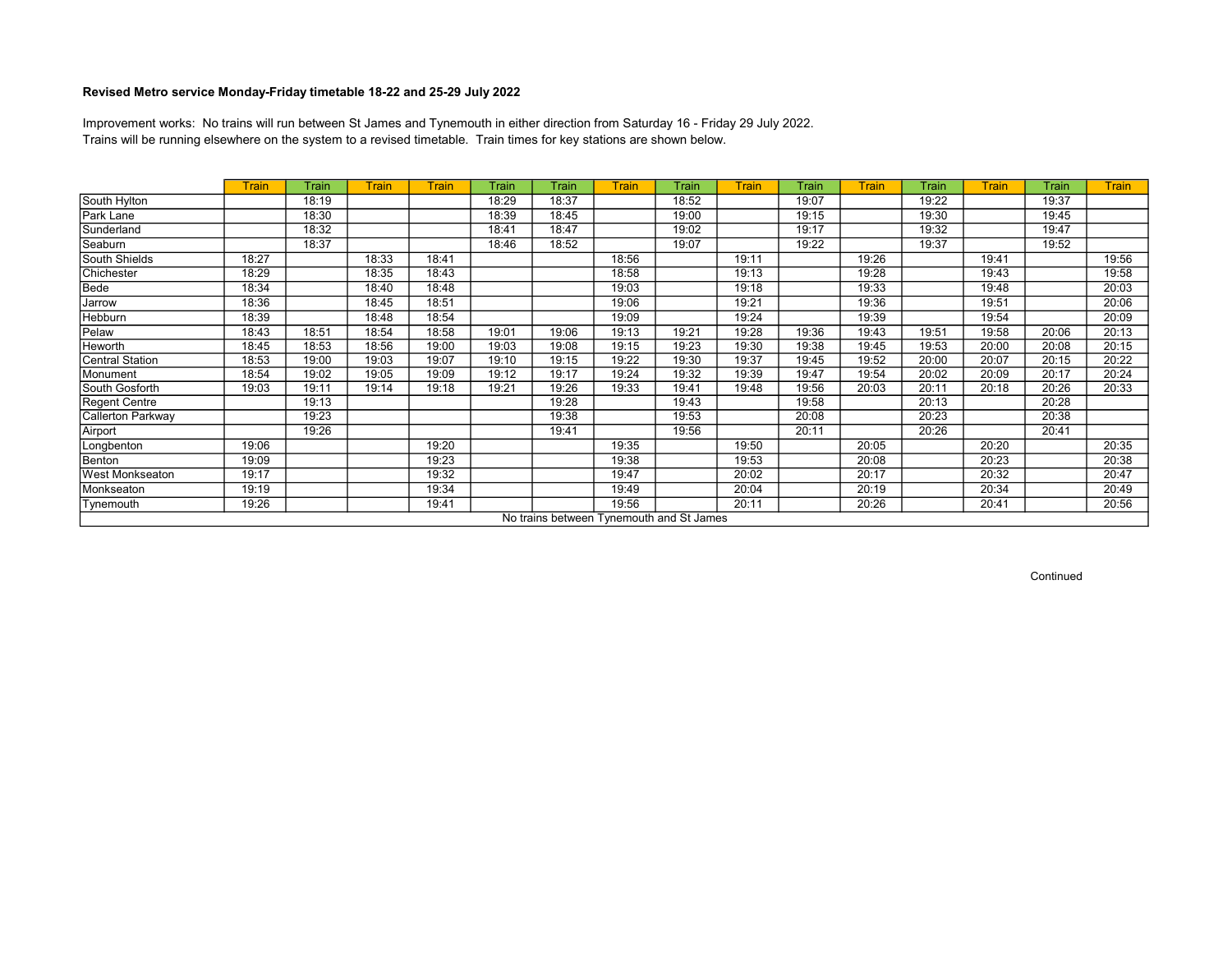Trains will be running elsewhere on the system to a revised timetable. Train times for key stations are shown below. Improvement works: No trains will run between St James and Tynemouth in either direction from Saturday 16 - Friday 29 July 2022.

|                   | Train | Train | Train | Train | Train | <b>Train</b> | Train                                    | Train | Train | <b>Train</b> | Train | Train | Train | Train | Train |
|-------------------|-------|-------|-------|-------|-------|--------------|------------------------------------------|-------|-------|--------------|-------|-------|-------|-------|-------|
| South Hylton      | 19:52 |       | 20:07 |       | 20:23 |              | 20:37                                    |       | 20:52 |              | 21:07 |       | 21:22 |       | 21:37 |
| Park Lane         | 20:00 |       | 20:15 |       | 20:31 |              | 20:45                                    |       | 21:00 |              | 21:15 |       | 21:30 |       | 21:45 |
| Sunderland        | 20:02 |       | 20:17 |       | 20:33 |              | 20:47                                    |       | 21:02 |              | 21:17 |       | 21:32 |       | 21:47 |
| Seaburn           | 20:07 |       | 20:22 |       | 20:38 |              | 20:52                                    |       | 21:07 |              | 21:22 |       | 21:37 |       | 21:52 |
| South Shields     |       | 20:11 |       | 20:26 |       | 20:41        |                                          | 20:56 |       | 21:11        |       | 21:26 |       | 21:41 |       |
| Chichester        |       | 20:13 |       | 20:28 |       | 20:43        |                                          | 20:58 |       | 21:13        |       | 21:28 |       | 21:43 |       |
| Bede              |       | 20:18 |       | 20:33 |       | 20:48        |                                          | 21:03 |       | 21:18        |       | 21:33 |       | 21:48 |       |
| Jarrow            |       | 20:21 |       | 20:36 |       | 20:51        |                                          | 21:06 |       | 21:21        |       | 21:36 |       | 21:51 |       |
| Hebburn           |       | 20:24 |       | 20:39 |       | 20:54        |                                          | 21:09 |       | 21:24        |       | 21:39 |       | 21:54 |       |
| Pelaw             | 20:21 | 20:28 | 20:36 | 20:43 | 20:52 | 20:58        | 21:06                                    | 21:13 | 21:21 | 21:28        | 21:36 | 21:43 | 21:51 | 21:58 | 22:06 |
| <b>Heworth</b>    | 20:23 | 20:30 | 20:38 | 20:45 | 20:54 | 21:00        | 21:08                                    | 21:15 | 21:23 | 21:30        | 21:38 | 21:45 | 21:53 | 22:00 | 22:08 |
| Central Station   | 20:30 | 20:37 | 20:45 | 20:52 | 21:01 | 21:07        | 21:15                                    | 21:22 | 21:30 | 21:37        | 21:45 | 21:52 | 22:00 | 22:07 | 22:15 |
| Monument          | 20:32 | 20:39 | 20:47 | 20:54 | 21:03 | 21:09        | 21:17                                    | 21:24 | 21:32 | 21:39        | 21:47 | 21:54 | 22:02 | 22:09 | 22:17 |
| South Gosforth    | 20:41 | 20:48 | 20:56 | 21:03 | 21:12 | 21:18        | 21:26                                    | 21:33 | 21:41 | 21:48        | 21:56 | 22:03 | 22:11 | 22:18 | 22:26 |
| Regent Centre     | 20:43 |       | 20:58 |       | 21:14 |              | 21:28                                    |       | 21:43 |              | 21:58 |       | 22:13 |       | 22:28 |
| Callerton Parkway | 20:53 |       | 21:08 |       | 21:24 |              | 21:38                                    |       | 21:53 |              | 22:08 |       | 22:23 |       | 22:38 |
| Airport           | 20:56 |       | 21:11 |       | 21:27 |              | 21:41                                    |       | 21:56 |              | 22:11 |       | 22:26 |       | 22:41 |
| Longbenton        |       | 20:50 |       | 21:05 |       | 21:20        |                                          | 21:35 |       | 21:50        |       | 22:05 |       | 22:20 |       |
| Benton            |       | 20:53 |       | 21:08 |       | 21:23        |                                          | 21:38 |       | 21:53        |       | 22:08 |       | 22:23 |       |
| West Monkseaton   |       | 21:02 |       | 21:17 |       | 21:32        |                                          | 21:47 |       | 22:02        |       | 22:17 |       | 22:32 |       |
| Monkseaton        |       | 21:04 |       | 21:19 |       | 21:34        |                                          | 21:49 |       | 22:04        |       | 22:19 |       | 22:34 |       |
| Tynemouth         |       | 21:11 |       | 21:26 |       | 21:41        |                                          | 21:56 |       | 22:11        |       | 22:26 |       | 22:41 |       |
|                   |       |       |       |       |       |              | No trains between Tynemouth and St James |       |       |              |       |       |       |       |       |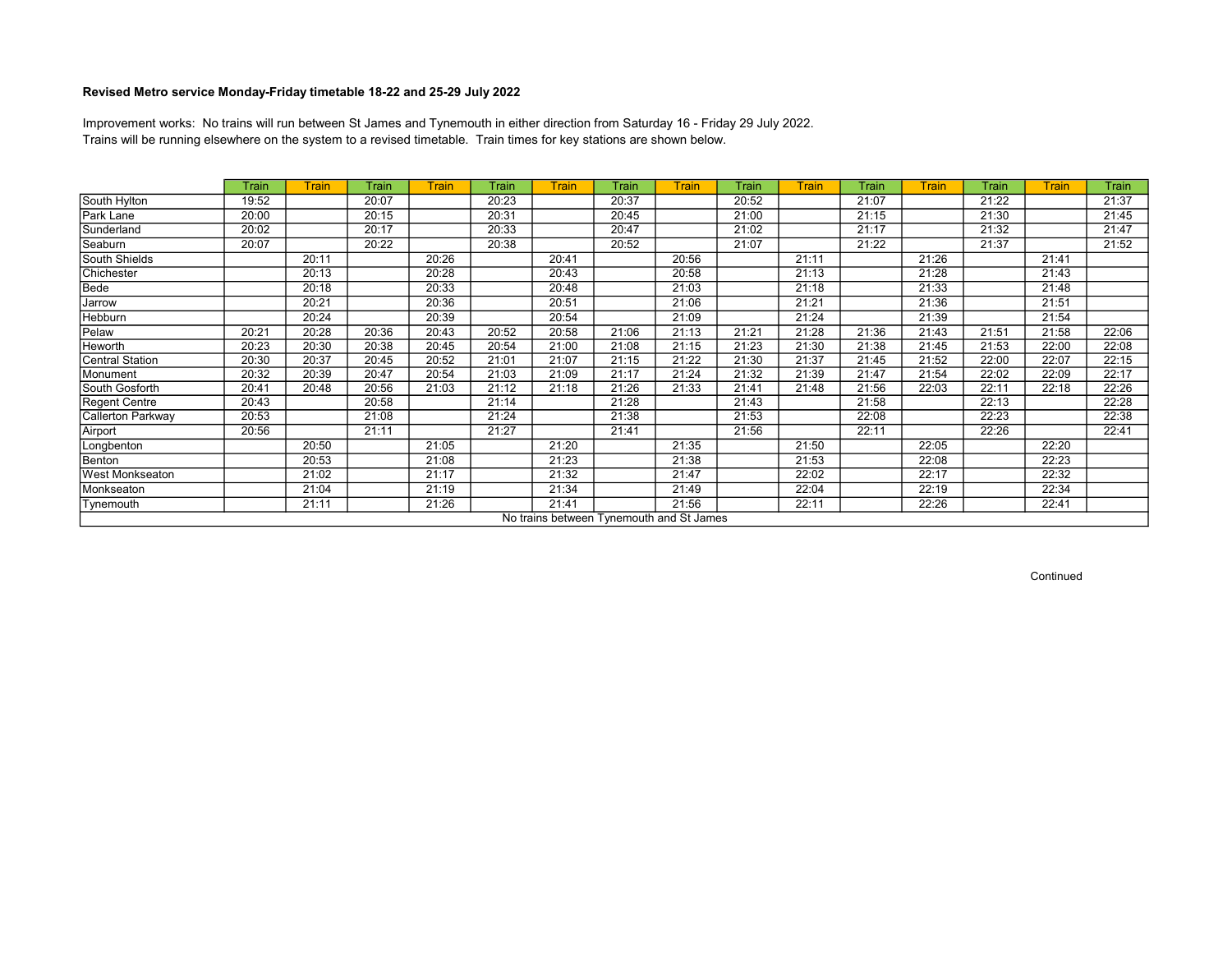Trains will be running elsewhere on the system to a revised timetable. Train times for key stations are shown below. Improvement works: No trains will run between St James and Tynemouth in either direction from Saturday 16 - Friday 29 July 2022.

|                                          | Train | Train | Train | Train | <b>Train</b> | Train | Train | Train | Train | Train | <b>Train</b> | Train | Train | Train | <b>Train</b> |
|------------------------------------------|-------|-------|-------|-------|--------------|-------|-------|-------|-------|-------|--------------|-------|-------|-------|--------------|
| South Hylton                             |       | 21:52 |       | 22:07 |              | 22:22 |       | 22:37 |       | 22:52 |              | 23:07 |       | 23:17 |              |
| Park Lane                                |       | 22:00 |       | 22:15 |              | 22:30 |       | 22:45 |       | 23:00 |              | 23:15 |       | 23:25 |              |
| Sunderland                               |       | 22:02 |       | 22:17 |              | 22:32 |       | 22:47 |       | 23:02 |              | 23:17 |       | 23:27 |              |
| Seaburn                                  |       | 22:07 |       | 22:22 |              | 22:37 |       | 22:52 |       | 23:07 |              | 23:22 |       | 23:32 |              |
| South Shields                            | 21:56 |       | 22:11 |       | 22:26        |       | 22:41 |       | 22:56 |       | 23:11        |       | 23:26 |       | 23:41        |
| Chichester                               | 21:58 |       | 22:13 |       | 22:28        |       | 22:43 |       | 22:58 |       | 23:13        |       | 23:28 |       | 23:43        |
| Bede                                     | 22:03 |       | 22:18 |       | 22:33        |       | 22:48 |       | 23:03 |       | 23:18        |       | 23:33 |       | 23:48        |
| Jarrow                                   | 22:06 |       | 22:21 |       | 22:36        |       | 22:51 |       | 23:06 |       | 23:21        |       | 23:36 |       | 23:51        |
| <b>Hebburn</b>                           | 22:09 |       | 22:24 |       | 22:39        |       | 22:54 |       | 23:09 |       | 23:24        |       | 23:39 |       | 23:54        |
| Pelaw                                    | 22:13 | 22:21 | 22:28 | 22:36 | 22:43        | 22:51 | 22:58 | 23:06 | 23:13 | 23:21 | 23:28        | 23:35 | 23:43 | 23:46 | 23:58        |
| <b>Heworth</b>                           | 22:15 | 22:23 | 22:30 | 22:38 | 22:45        | 22:53 | 23:00 | 23:08 | 23:15 | 23:23 | 23:30        | 23:37 | 23:45 | 23:48 | 00:00        |
| Central Station                          | 22:22 | 22:30 | 22:37 | 22:45 | 22:52        | 23:00 | 23:07 | 23:15 | 23:22 | 23:30 | 23:37        | 23:45 | 23:52 | 23:55 | 00:07        |
| Monument                                 | 22:24 | 22:32 | 22:39 | 22:47 | 22:54        | 23:02 | 23:09 | 23:17 | 23:24 | 23:32 | 23:39        | 23:46 | 23:54 | 23:57 | 00:09        |
| South Gosforth                           | 22:33 | 22:41 | 22:48 | 22:56 | 23:03        | 23:11 | 23:18 | 23:26 | 23:33 | 23:41 | 23:48        | 23:55 | 00:03 | 00:06 | 00:18        |
| Regent Centre                            |       | 22:43 |       | 22:58 |              | 23:13 |       | 23:28 |       | 23:43 |              | 23:58 |       |       |              |
| Callerton Parkway                        |       | 22:53 |       | 23:08 |              | 23:23 |       | 23:38 |       | 23:53 |              |       |       |       |              |
| Airport                                  |       | 22:56 |       | 23:11 |              | 23:26 |       | 23:41 |       | 23:56 |              |       |       |       |              |
| Longbenton                               | 22:35 |       | 22:50 |       | 23:05        |       | 23:20 |       | 23:35 |       | 23:50        |       | 00:05 |       | 00:20        |
| Benton                                   | 22:38 |       | 22:53 |       | 23:08        |       | 23:23 |       | 23:38 |       | 23:53        |       | 00:08 |       | 00:23        |
| <b>West Monkseaton</b>                   | 22:47 |       | 23:02 |       | 23:17        |       | 23:32 |       | 23:47 |       | 00:02        |       |       |       |              |
| Monkseaton                               | 22:49 |       | 23:04 |       | 23:19        |       | 23:34 |       | 23:49 |       | 00:04        |       |       |       |              |
| Tynemouth                                | 22:56 |       | 23:11 |       | 23:25        |       | 23:40 |       | 23:55 |       | 00:10        |       |       |       |              |
| No trains between Tynemouth and St James |       |       |       |       |              |       |       |       |       |       |              |       |       |       |              |